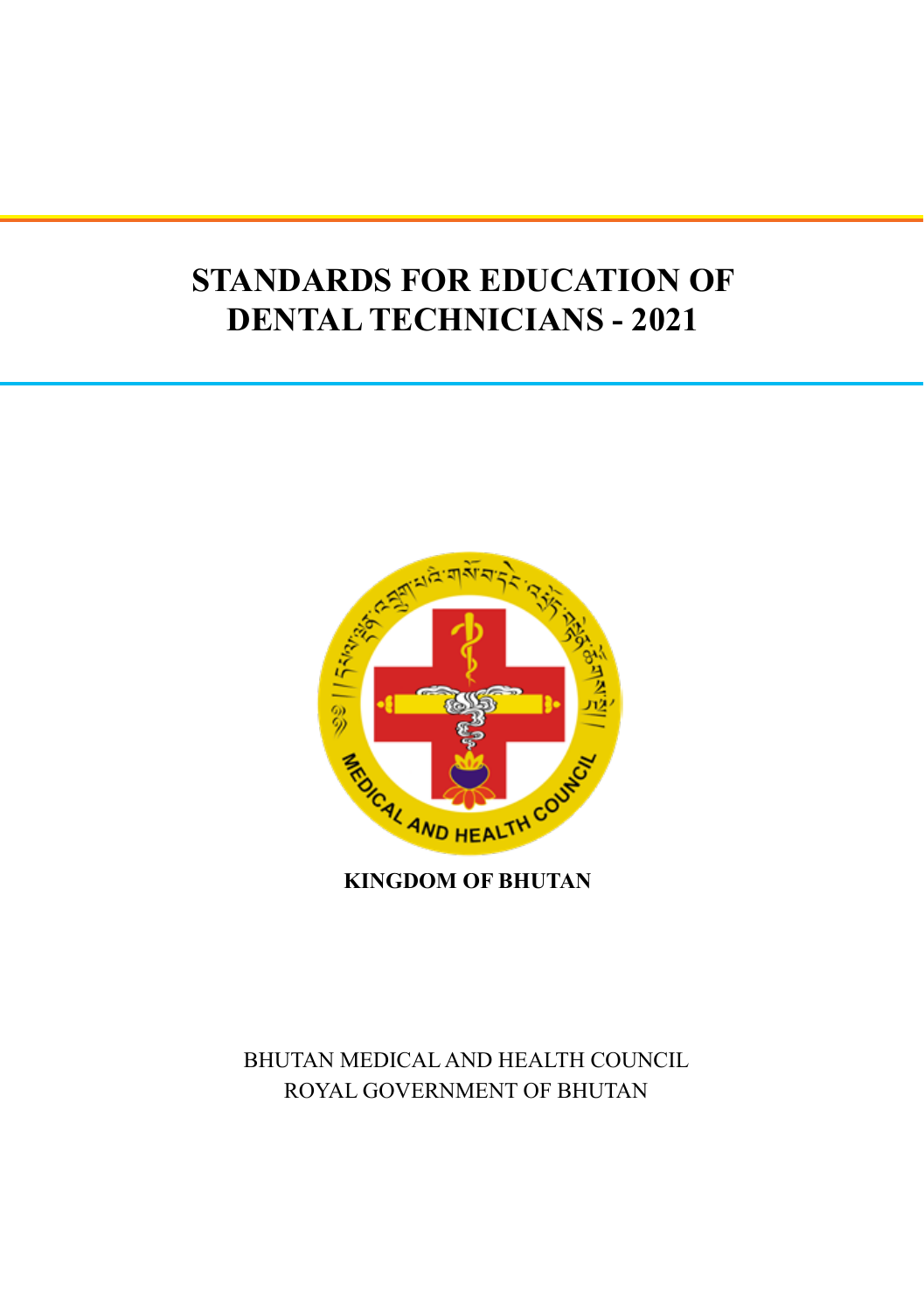# **STANDARDS FOR EDUCATION OF DENTAL TECHNICIANS**



Bhutan Medical and Health Council Royal Government of Bhutan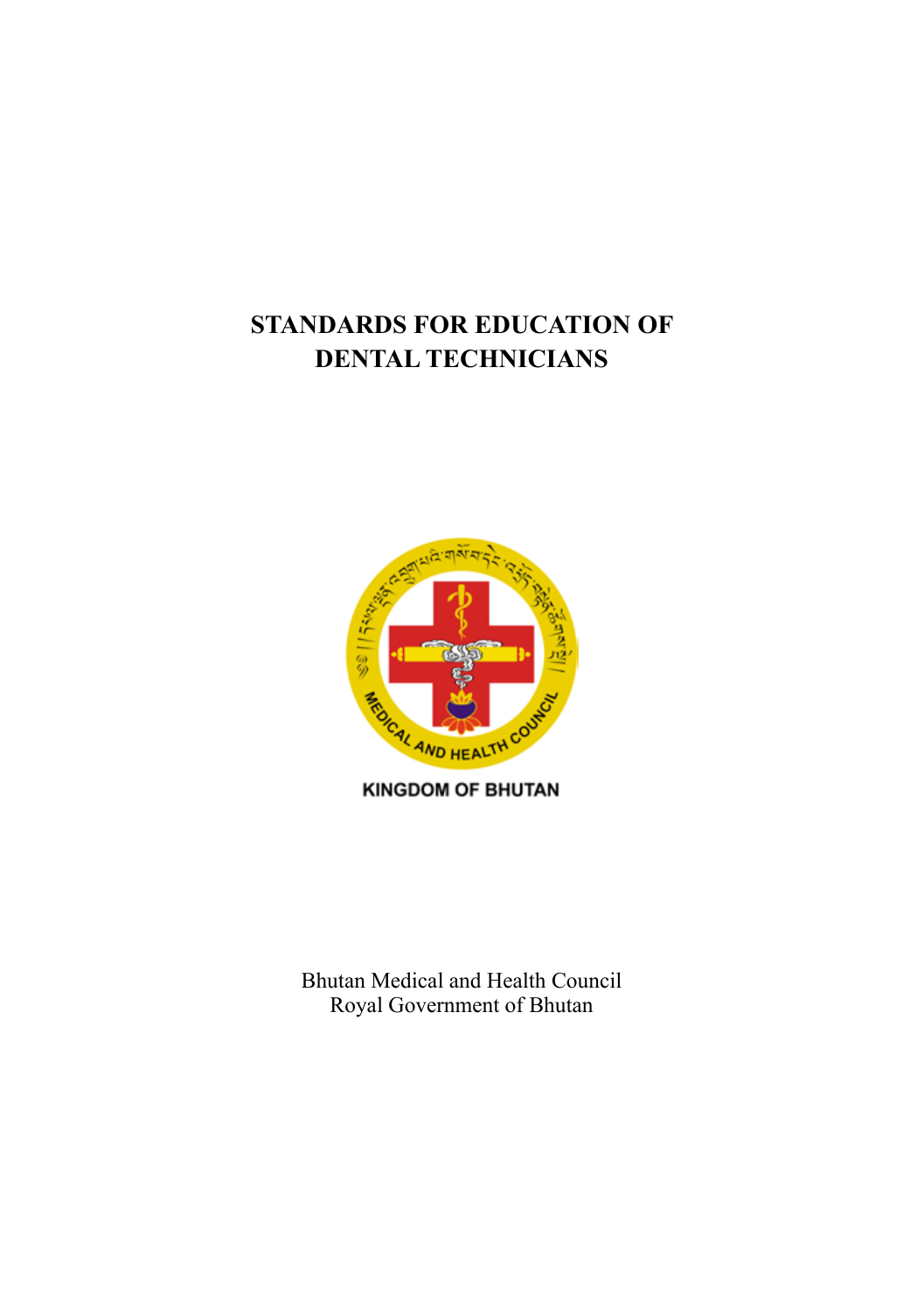©2021 Bhutan Medical and Health Council Government Autonomous Body Tel: -97-2-331102 www.bmhc.gov.bt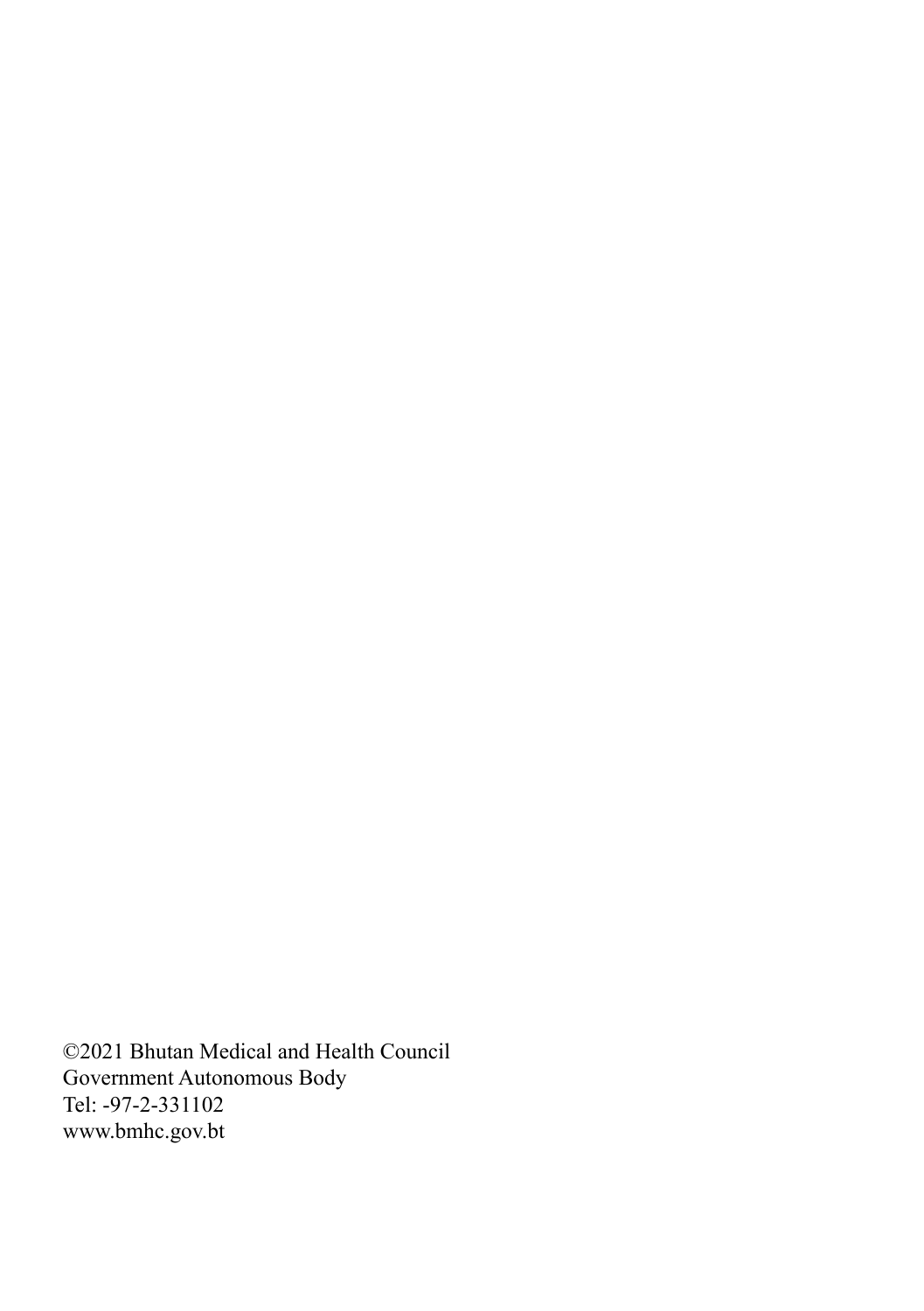# **Table of Contents**

| <b>ACKNOWLEDGEMENT</b>                                           | $\overline{\mathbf{4}}$ |
|------------------------------------------------------------------|-------------------------|
| <b>PREAMBLE</b>                                                  | 5                       |
| <b>SCOPE AND APPLICATION</b>                                     | 5                       |
| <b>LEGAL CONTEXT</b>                                             | 5                       |
| <b>PRINCIPLES</b>                                                | 6                       |
| <b>EXPECTED OUTCOMES</b>                                         | 6                       |
| <b>STANDARD I: GOVERNANCE AND MANAGEMENT</b>                     | 7                       |
| <b>STANDARD II: CURRICULUM</b>                                   | 11                      |
| <b>STANDARD III: ASSESSMENT</b>                                  | 14                      |
| <b>STANDARD IV: TEACHING FACULTY</b>                             | 16                      |
| <b>STANDARD V: STUDENTS</b>                                      | 21                      |
| <b>STANDARD VI: RESOURCES</b>                                    | 23                      |
| STANDARD VII: PROGRAM EVALUATION AND QUALITY<br><b>ASSURANCE</b> | 40                      |
| <b>REFERENCES</b>                                                | 42                      |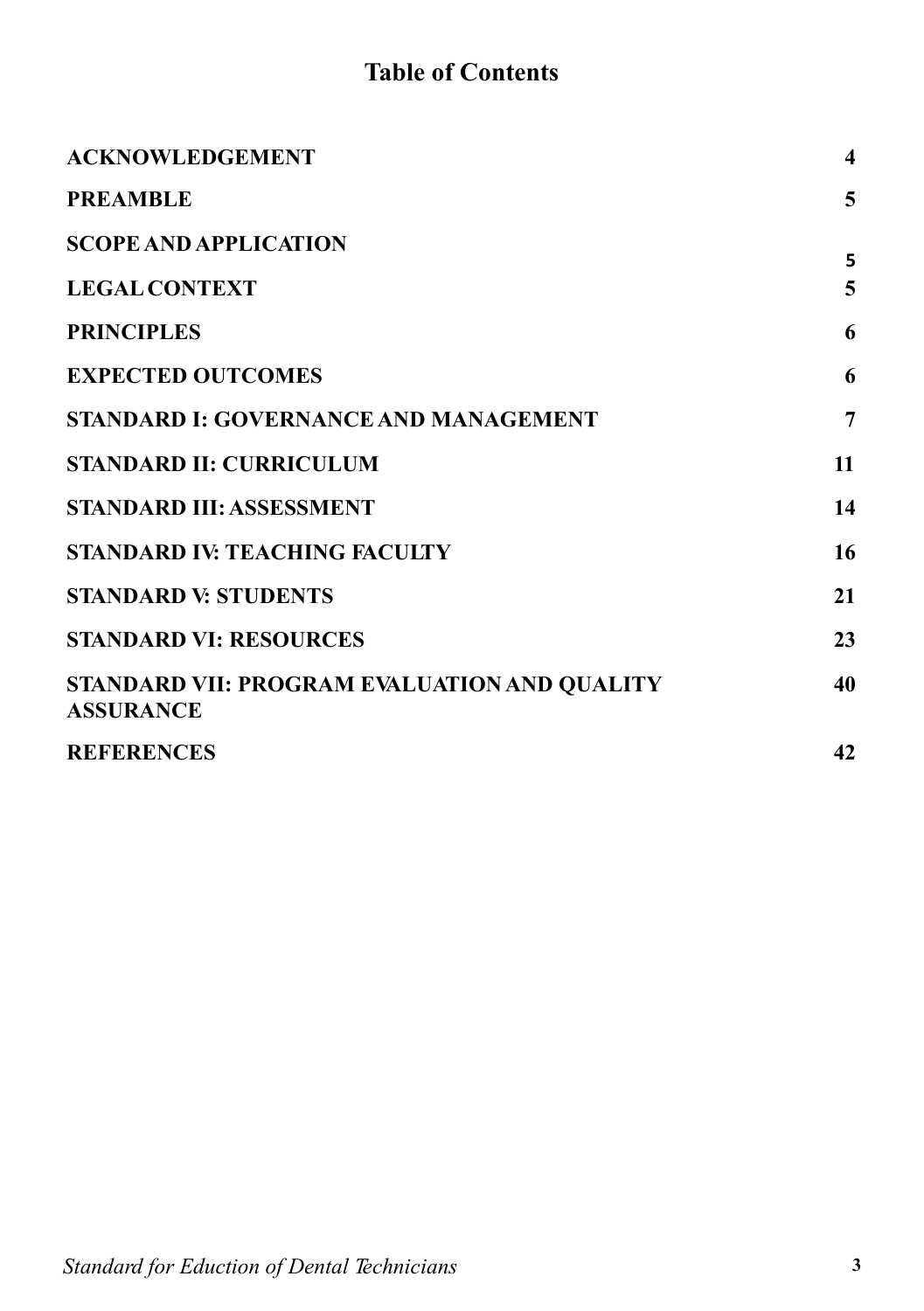#### **ACKNOWLEDGEMENT**

This document was developed during a workshop in Thimphu from 16-20 March 2021. The following officials actively contributed in the development of this document:

- 1. Dr. Kunga Penjor, Prosthodontist, JDWNRH, Thimphu
- 2. Dr Gyan Prasad Bajgai, Oral Medicine Specialist, JDWNRH, Thimphu
- 3. Mr. Ugyen Norbu, Deputy Chief Curriculum Officer, KGUMSB, Thimphu
- 4. Mr. Palden W. Dorji, Lecturer/Program Coordinator, FNPH, Thimphu
- 5. Mr. Pasang Wangdi, Dental Technician, JDWNRH, Thimphu
- 6. Mr. Kinga Jamphel, Registrar, BMHC
- 7. Mr. Nima Sangay, Dy. Registrar, BMHC
- 8. Ms. Gaga Dukpa, Dy. Registrar, BMHC
- 9. Mr. Karma Tenzin, Program Officer, BMHC
- 10. Mr. Sonam Dorji, Sr. ICTA, BMHC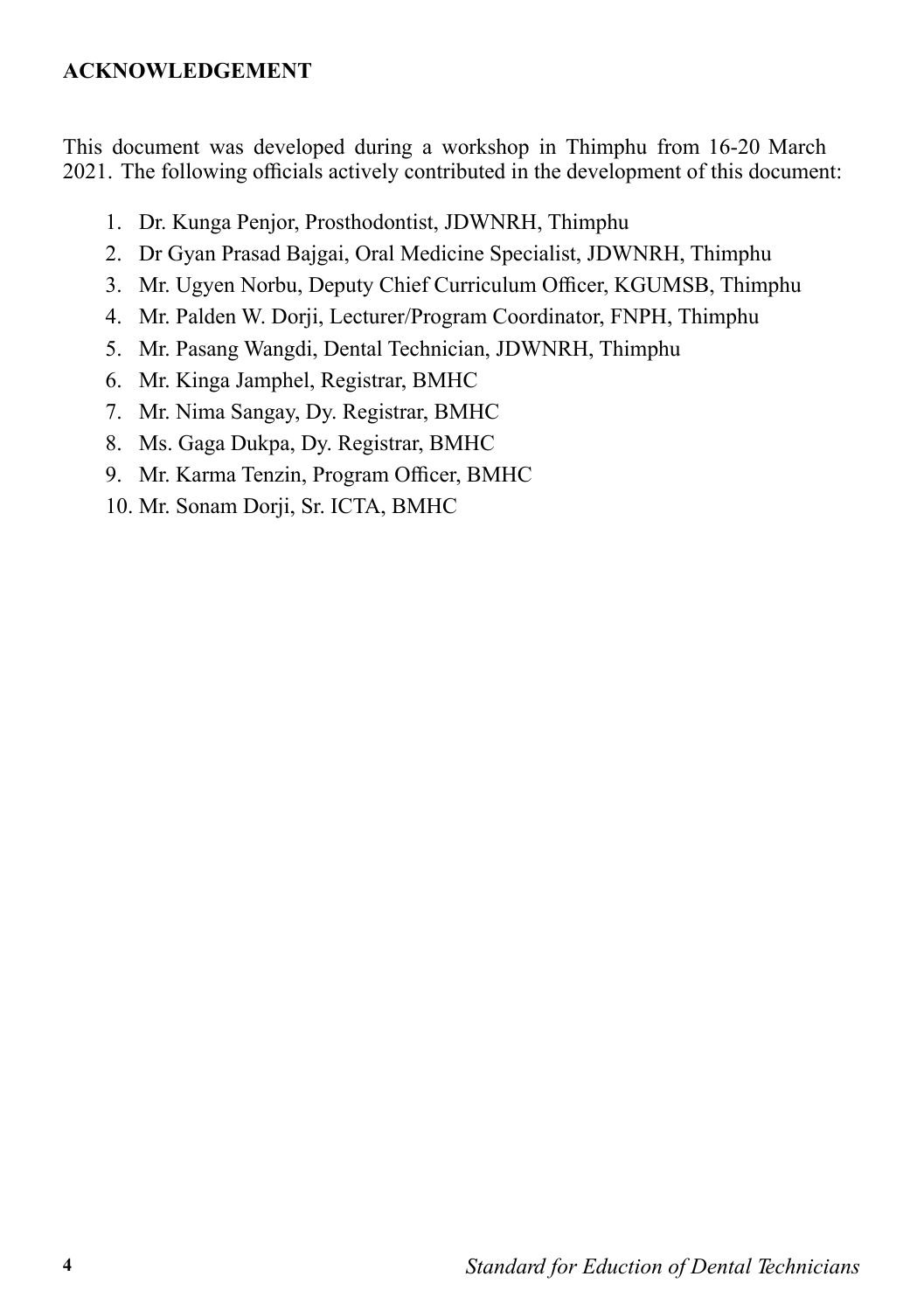# **PREAMBLE**

Under the power vested in the General Body by the Chapter VI Section (i) of the Medical and Health Council Act 2002, Kingdom of Bhutan, the General Body of the Council during its 14th General Body Meeting held on 25th August 2021 approved this document.

#### **Short Title**

Standard for Education of Dental Technicians (2021).

#### **Commencement**

This standard shall come into effect from 1st January 2022.

#### **Supersession**

This Standard shall supersede the provisions of existing standards, guidelines, notifications and circulars that are inconsistent with this Standard.

#### **SCOPE AND APPLICATION**

These standards shall apply to all institutes providing education and training in Diploma in Dental Technology programs. The checklist provided at the end of the standard is applicable only for a maximum of 50 students. Any increase from 50 will require adoption of a new checklist for all standards.

#### **LEGAL CONTEXT**

As per the powers granted under Chapter III Section 1a, 1b and 2 and Chapter VI (h) of the Medical and Health Council Act 2002, the Bhutan Medical and Health Council hereby frames the following standards:

Standard 1: Governance and Management Standard 2: Curriculum Standard 3: Assessment Standard 4: Teaching Faculty Standard 5: Student Service Standard 6: Resources Standard 7: Program Evaluation and Quality Assurance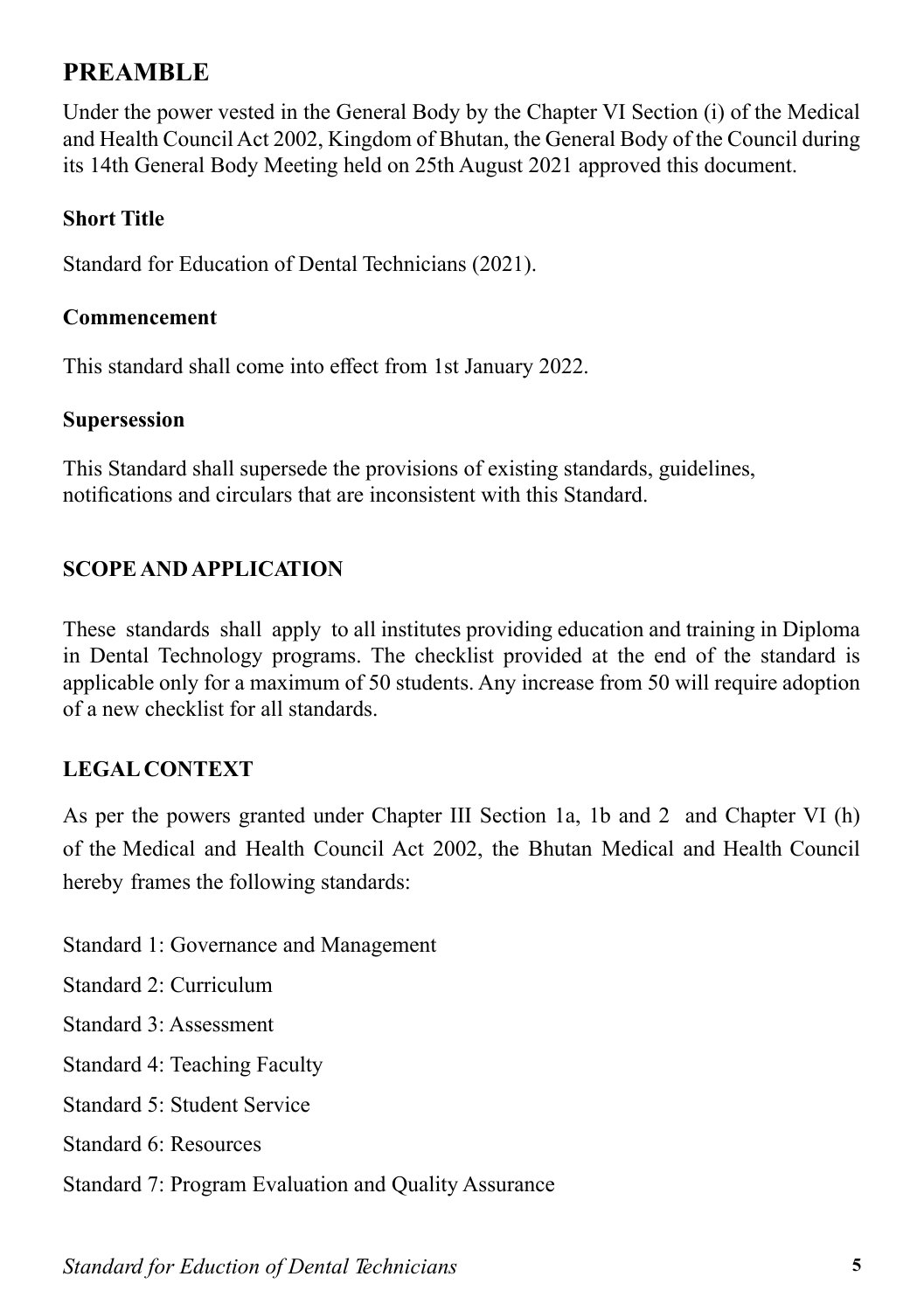

#### **PRINCIPLES**

These standards for education of Dental Technician are based on the following principles:

- 1. Establishment of quality objectives provides a clear direction for the measurement of standards;
- 2. Identification of competencies provides a sound basis to build curricula that meet health needs of the population;
- 3. Provision of adequate resources is key towards ensuring availability of appropriate facilities for education and learning;
- 4. Interaction between the students and the clients is the primary focus of quality education and care;
- 5. An inter-professional approach to education and practice is critical in Dental Technicians education;
- 6. The standards will serve as benchmarks and promote uniformity in the teaching and learning systems.

#### **EXPECTED OUTCOMES**

- 1. Graduates demonstrate established competencies in Dental Technicians' practice with a sound understanding of dental sciences;
- 2. Graduates are awarded a Diploma in Dental Technology;
- 3. Meet the regulatory standards set by the Bhutan Medical and Health Council.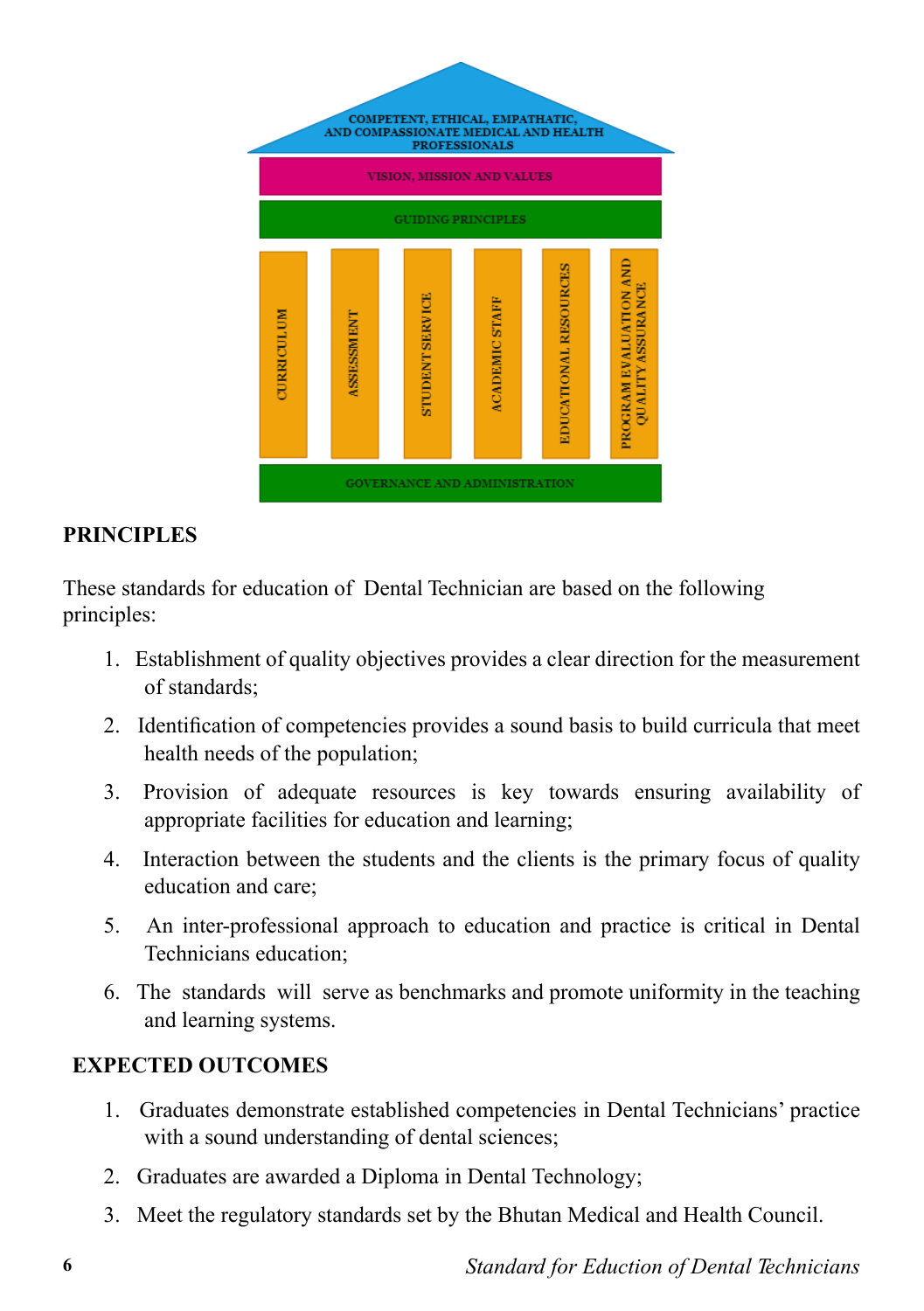#### **STANDARD I: GOVERNANCE AND MANAGEMENT**

This standard is set to establish governance and management structures in the educational institute to provide effective leadership. The institute shall ensure a clear mechanism (policies and practices) of leadership and management. The area includes leadership; resource planning and allocation, and organizational structure. These must reflect professional standards and meet the needs and expectations of the community<sup>1</sup> of interest. Policies and practices shall be consistent with the requirements of Bhutan Medical and Health Council and service standards of the Ministry of Health.

### **1.1. Objective**

To delineate the functional and structural governance in the institute with clear vision, mission, and expected outcomes.

#### **1.2. Quality Indicators**

- 1.2.1. There is a clearly stated vision, mission, objectives and expected outcomes of the institute;
- 1.2.2. There is defined governance and administrative structure including relevant boards, and committees with clear terms of reference (Annexure 1);
- 1.2.3. There is an identified teaching hospitals for clinical training;
- 1.2.4. There is a quality assurance unit/committee to ensure effective monitoring of academic programme;
- 1.2.5. There is a defined mechanism to ensure adequate and regular financial resources to sustain the educational programs;
- 1.2.6. There is dedicated allocation of the resources necessary for the implementation of the curriculum and educational needs;
- 1.2.7. There is a clear organizational structure for administrative and professional staff with clearly defined responsibilities and functions;
- 1.2.8. There is a process in place to get approval from the BMHC for introduction/ revision of the program;
- 1.2.9. The organizational chart is clearly defined and displayed within the institute premises;

 $1$  Community refers to the faculties, students and staff of the institute, and public.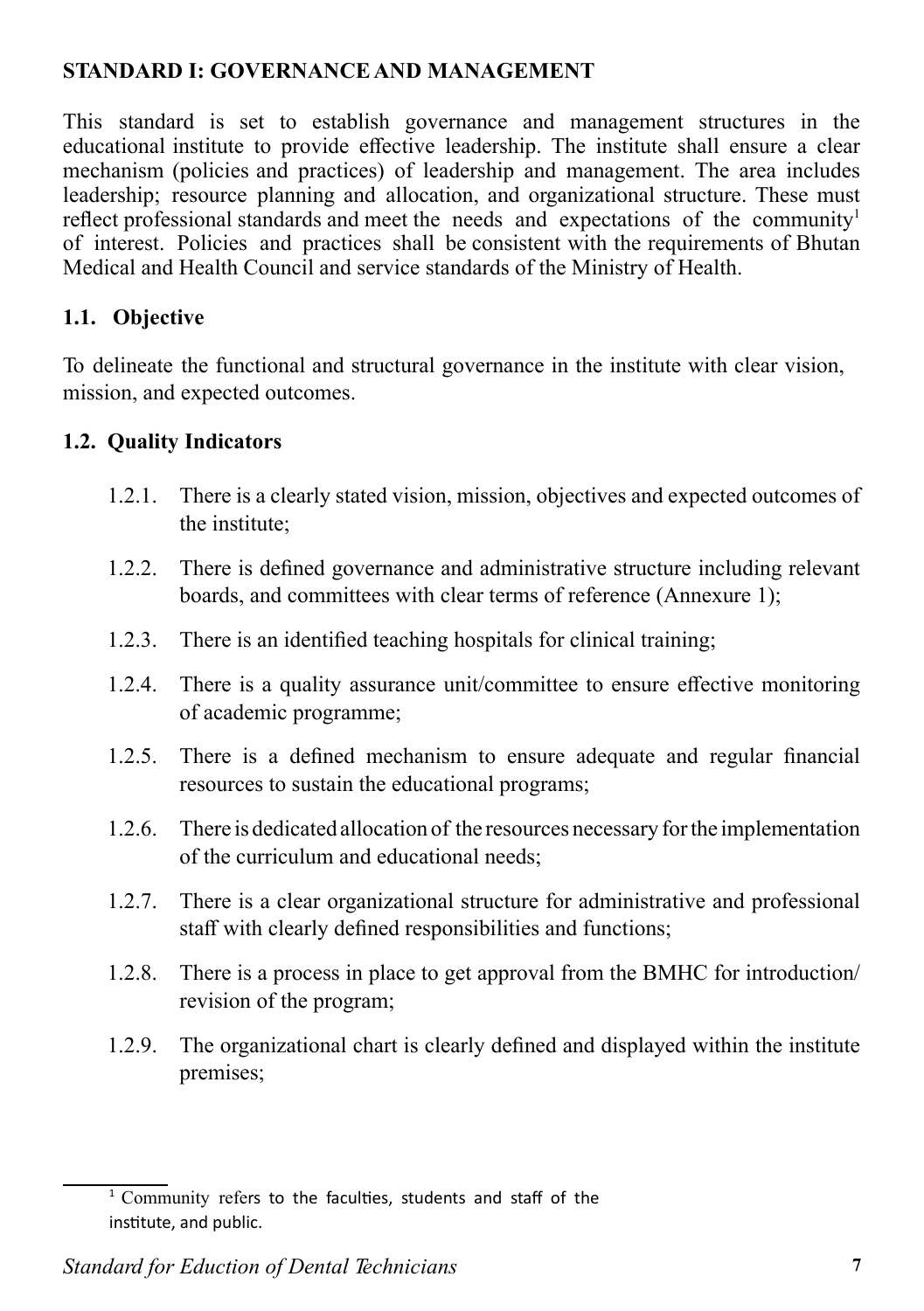- 1.2.10. The Head of the institute<sup>2</sup>/department<sup>3</sup> shall be bhutanese preferably professional background in dental science with relevant qualification and registered with Bhutan Medical and Health Council;
- 1.2.11. The management of the institute is monitored and evaluated by the relevant committees/boards;
- 1.2.12. The institute has at least one Academic Committee with clear Terms of Reference;
- 1.2.13. The administrative body holds regular meetings, keeps minutes, and communicates pertinent information to staff and students;

#### **Annexure 1: SAMPLE OF THE GOVERNANCE STRUCTURE OF THE INSTITUTE**



 $2$  Institute refers to those institutes offering only dental programs.

<sup>3</sup> Departments refers to those institutes offering various programs.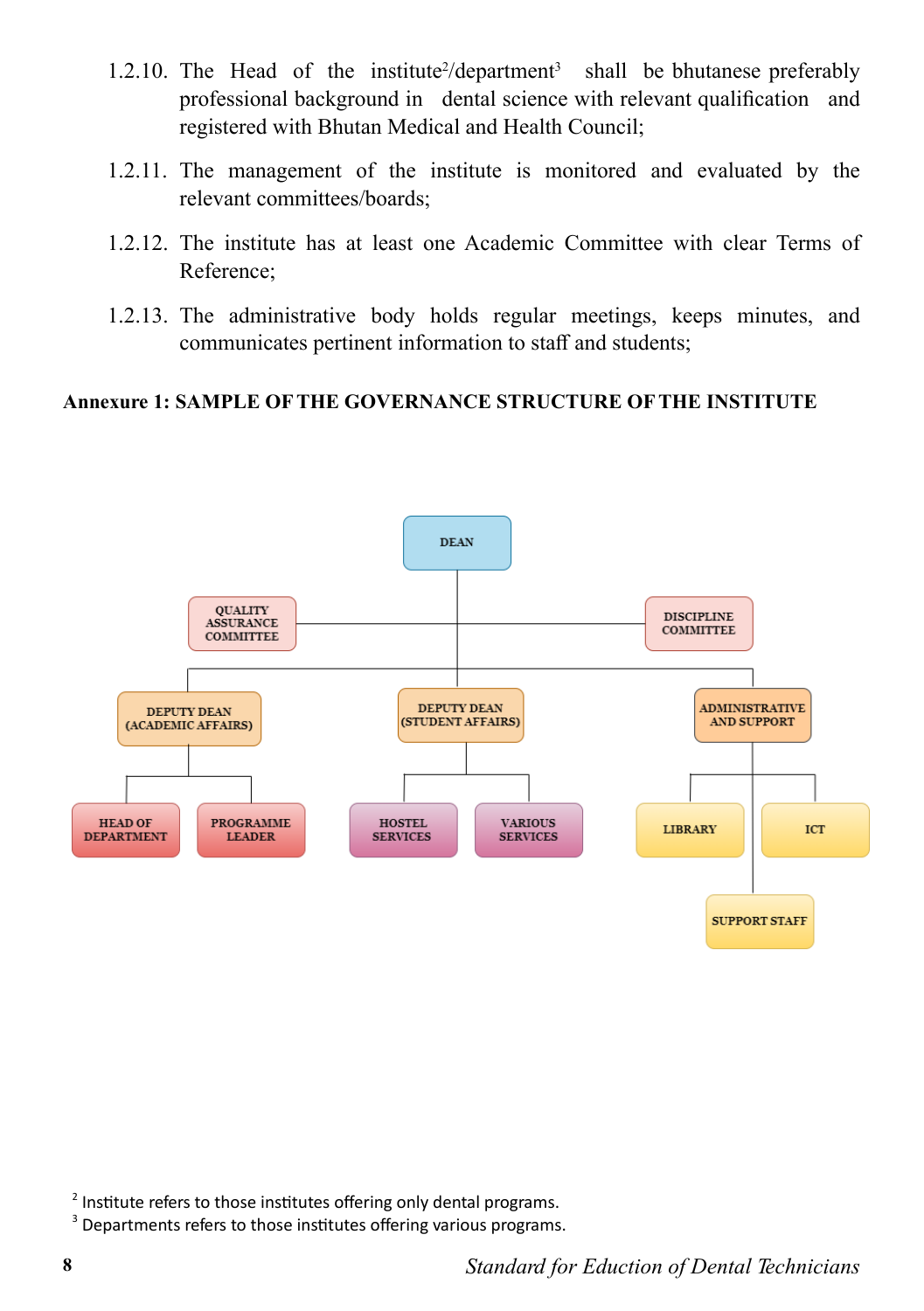#### **Annexure 2 - CHECKLIST FOR STANDARD I: GOVERNANCE AND MANAGEMENT**

#### **Direction:**

*Assess the available resources, put tick*  $(\sqrt{})$  *in the appropriate column.* 

**Date of Assessment:** ……………………………………………………….…………….. **Name of the institute/college:** ……………………………………………….……………..

**Address:** …………………………………………………………………………………..

| SI.<br>No.       | <b>Items</b>                                                                                                                                     | Yes | N <sub>0</sub> | <b>Remarks</b> |
|------------------|--------------------------------------------------------------------------------------------------------------------------------------------------|-----|----------------|----------------|
| 1.               | Is there clearly defined vision, mission and expected<br>outcomes?                                                                               |     |                |                |
| 2.               | Is there a clearly defined governance and administrative<br>structure including relevant boards and committees with<br>clear terms of reference? |     |                |                |
|                  | 2.1 Is there a defined organogram of the institute?                                                                                              |     |                |                |
|                  | 2.2 Are the job responsibilities of the head of institute/board/<br>committee defined?                                                           |     |                |                |
| 3.               | Is there an identified teaching hospital for clinical training?                                                                                  |     |                |                |
| $\overline{4}$ . | Is there a quality assurance unit/committee for monitoring<br>and evaluation?                                                                    |     |                |                |
| 5.               | Is there a defined mechanism for allocation of adequate and<br>regular financial resources?                                                      |     |                |                |
| 6.               | Is there a process to get approval from the BMHC for<br>introduction/revision of the program?                                                    |     |                |                |
| 7.               | Is the management body of the institute monitored and<br>evaluated by the relevant committee/body?                                               |     |                |                |
| 8.               | Is there an Academic Committee with a clear ToR?                                                                                                 |     |                |                |
| 9.               | Has the administrative body conducted regular meetings,<br>recorded minutes, and communicated pertinent<br>information to staff and students?    |     |                |                |
|                  | 9.1 Are there records of minutes for the regular meeting?                                                                                        |     |                |                |
| 9.2              | Are the minutes and recommendations communicated to staff<br>and the students?                                                                   |     |                |                |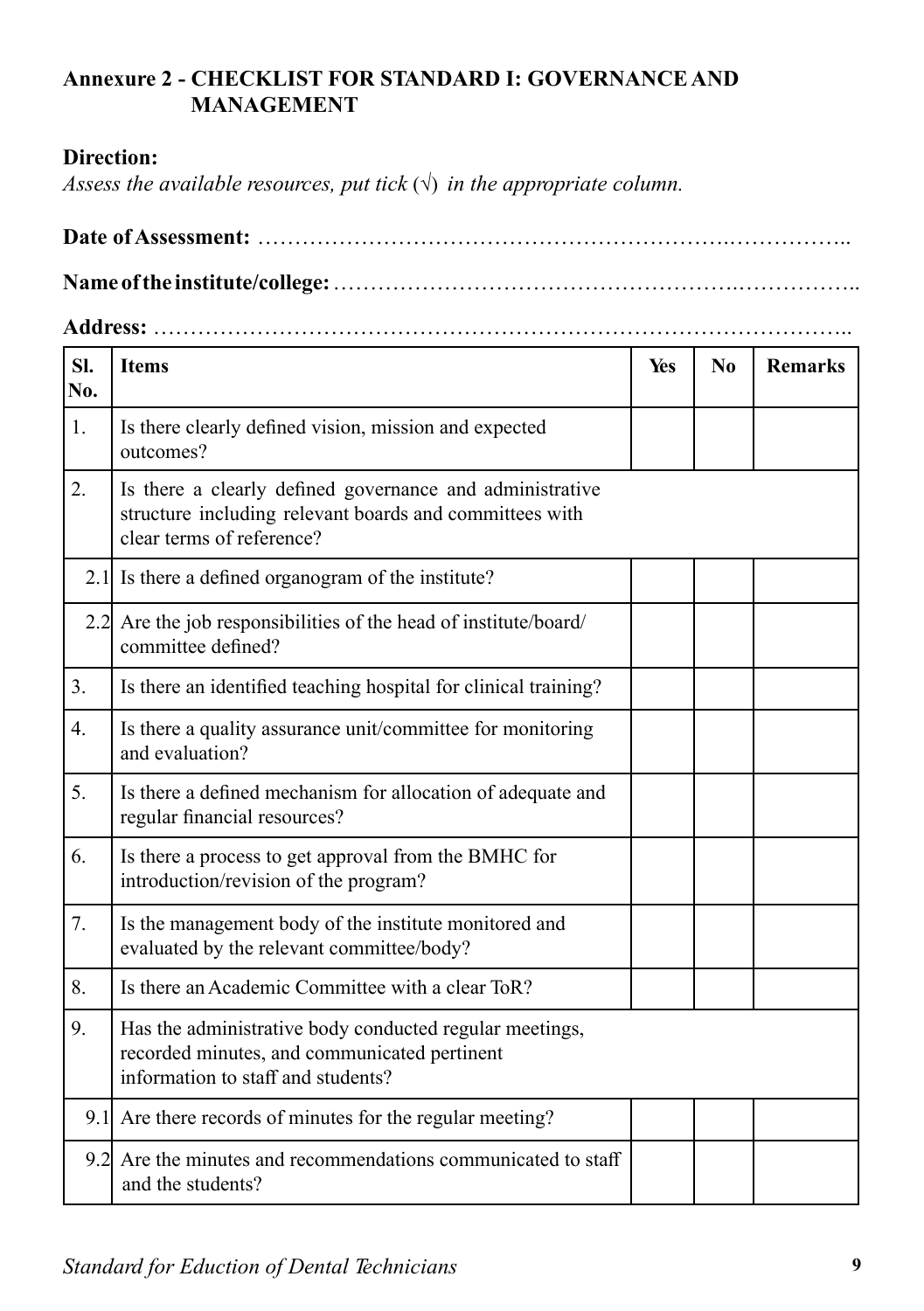| Does the head of the institute come from a relevant        |  |  |
|------------------------------------------------------------|--|--|
| background with relevant qualifications and experience and |  |  |
| is registered with BMHC?                                   |  |  |

**(Name & Signature of Evaluator) (Name & Signature of Representative of Institute)**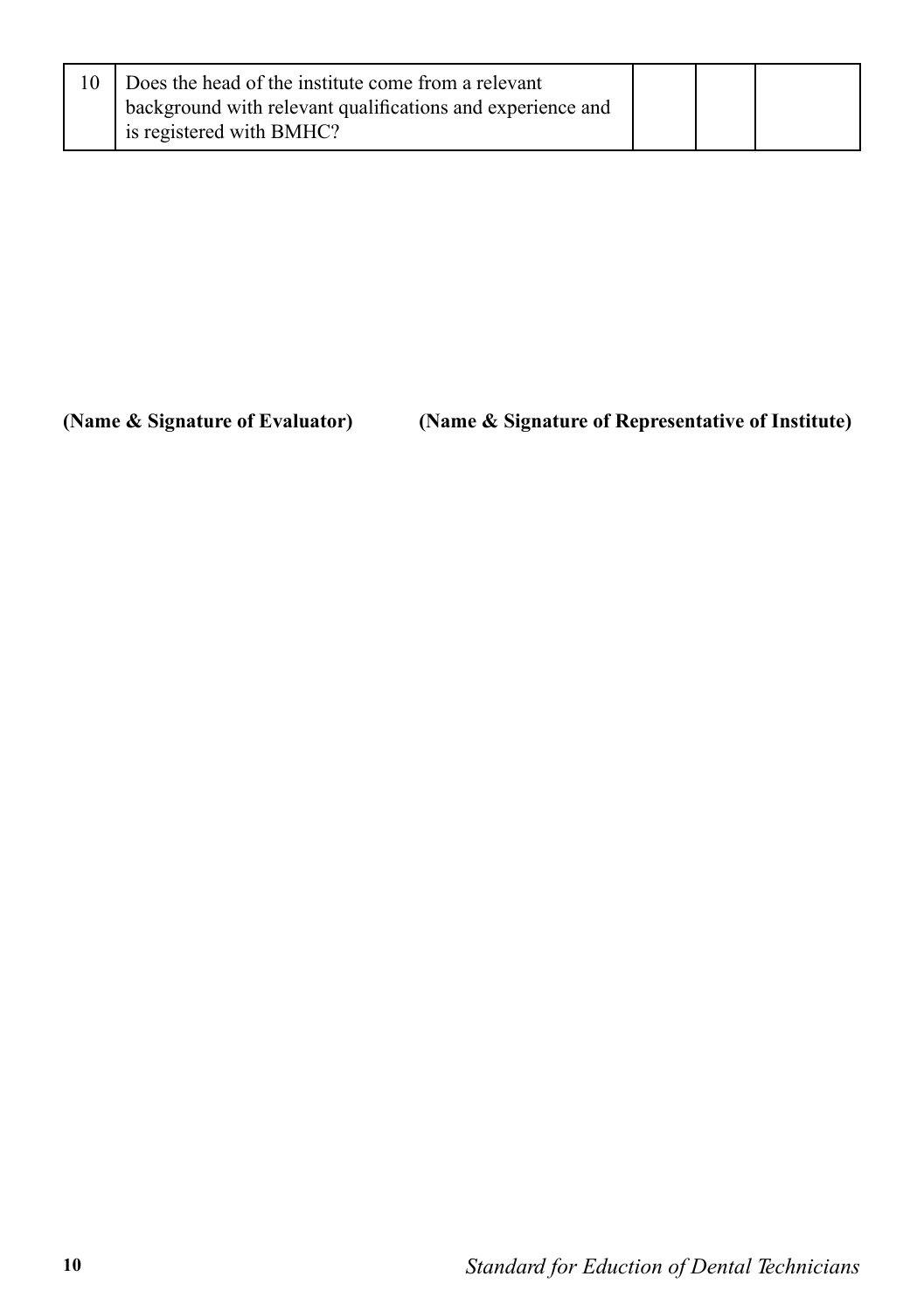#### **STANDARD II: CURRICULUM**

This standard is set to ensure that the outcome of the programme is consistent with the vision, mission, and objectives of the institute. The curriculum shall include adequate theory and clinical practice on general education, biomedical sciences, basic dental sciences, and dental laboratory sciences to prepare the graduates with a level of competence required for safe and effective care at the level relevant to the programme offered.

#### **2.1. Objective**

To have a dynamic curriculum that leads to graduates who demonstrate competencies and skills with dental laboratory practice; and providing dental care services, adhere to the code of ethics and standards of the profession.

#### **2.2. Quality Indicators**

- 2.2.1. The curriculum includes General Education, Biomedical Sciences, Basic Dental Sciences and Dental Laboratory sciences.
- 2.2.2. The dental Technology program has established mechanisms to ensure sufficient theoretical knowledge, clinical and laboratory experience to attain competence and develop appropriate judgment.
- 2.2.3. The curriculum meets national education criteria, and professional and regulatory requirements for practice; validated and approved by the affiliated university/relevant boards.
- 2.2.4. There is a clear plan for the review of the curriculum;
- 2.2.5. The institution teaches the principles of scientific method and evidencedbased practices, including analytical, critical thinking and competencies required for the profession throughout the curriculum;
- 2.2.6. The duration of the training program is a minimum 3 years for a Diploma course.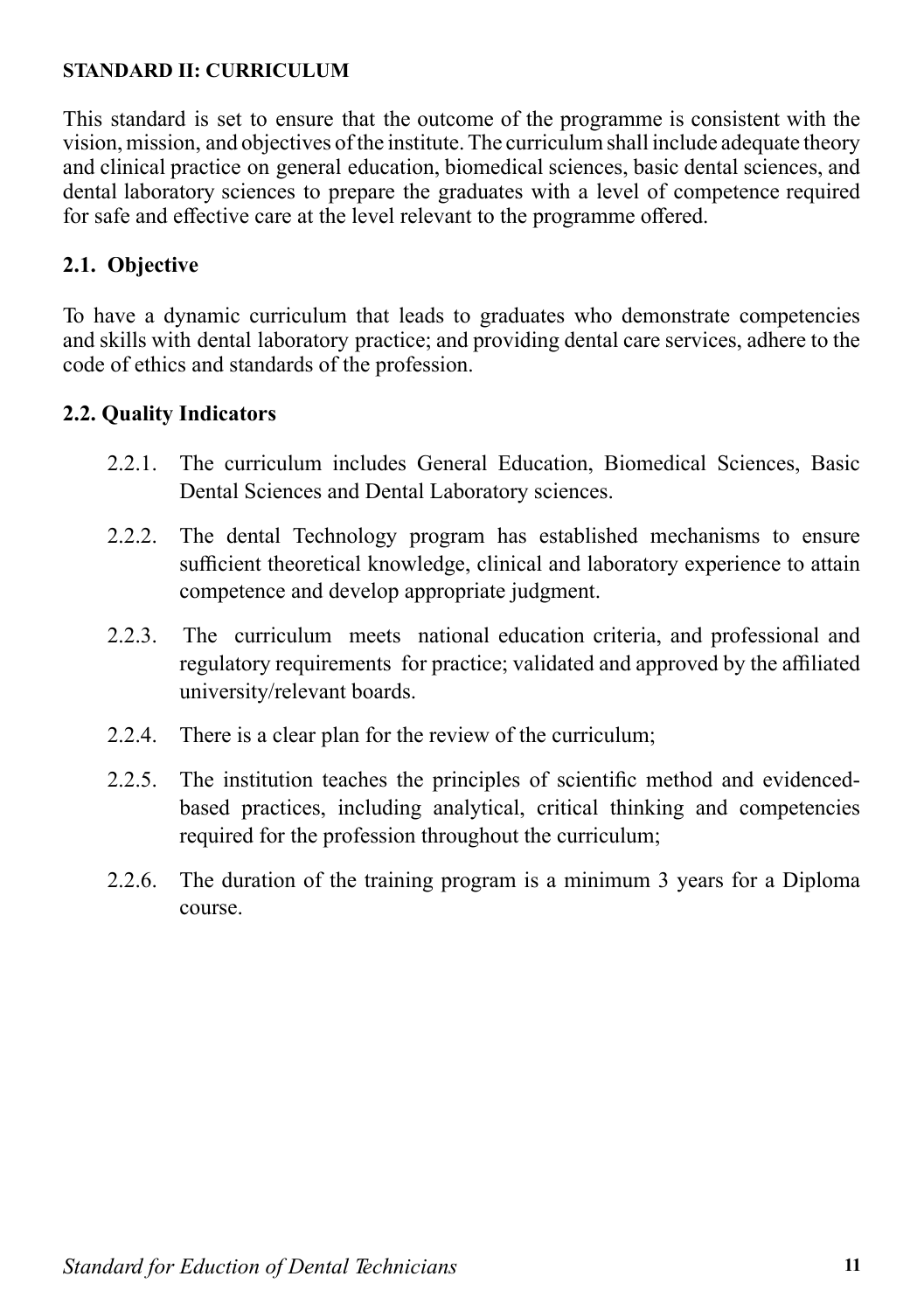#### **Annexure 1 - CHECKLIST FOR STANDARD II: CURRICULUM**

#### **Direction:**

*Assess the available resources, put tick*  $(\sqrt{})$  *in the appropriate column.* 

**Date of Assessment:** ……………………………………………………….……………..

**Name of the institute/college:** ……………………………………………….……………..

**Address:** …………………………………………………………………………………..

| SI. No. | <b>Items</b>                                                                                                 | Yes | N <sub>0</sub> | <b>Remarks</b> |
|---------|--------------------------------------------------------------------------------------------------------------|-----|----------------|----------------|
| 1.      | Is the curriculum validated and approved by the affiliated<br>university/relevant boards?                    |     |                |                |
| 2.      | the curriculum meet national criteria, and<br>Does<br>professional and regulatory requirements for practise? |     |                |                |
| 3.      | Is there a clear plan for the review of the curriculum?                                                      |     |                |                |
| 4.      | Is there a clear mention of core competencies in the<br>curriculum?                                          |     |                |                |
| 5.      | Is the teaching-learning methods clearly outlined for both<br>practical and theory modules?                  |     |                |                |
| 6.      | Are the learning outcomes and objectives clearly stated?                                                     |     |                |                |
| 7.      | Is there a clear semester-wise description of course content?                                                |     |                |                |
| 8.      | Is the hour distribution for theory and practical components<br>in accordance with the module requirement?   |     |                |                |
| 9.      | Is the duration of the course clearly stated according to the<br>program offered?                            |     |                |                |

**(Name & Signature of Evaluator) (Name & Signature of Representative of institute)**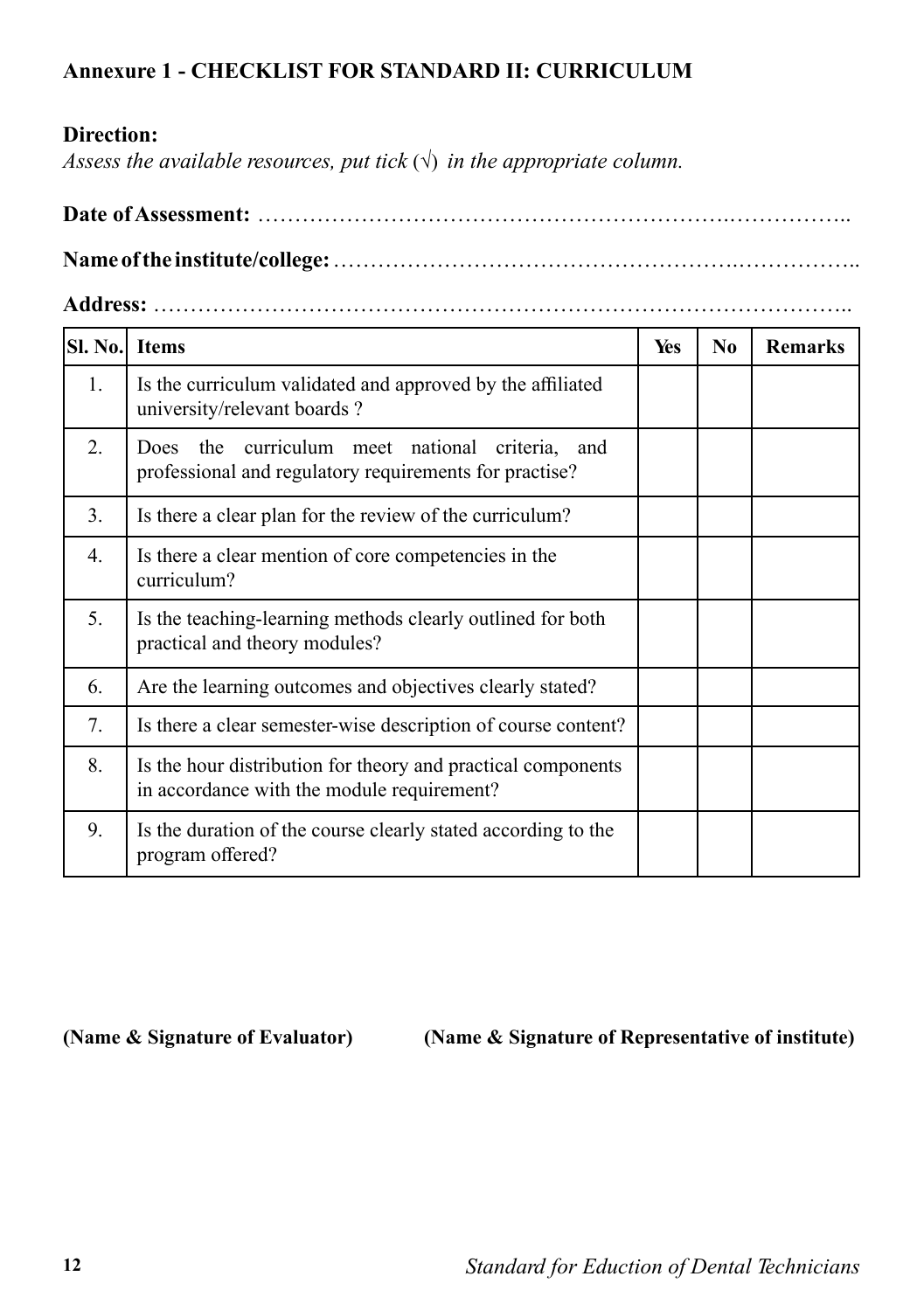#### **Direction:**

*Assess the available resources, put tick*  $(\sqrt{})$  *in the appropriate column.* 

## **Address: ……………………………………………………………………………………**

| <b>Sl. No.</b>   | <b>Items</b>                                                                                                                                                                                                                                                                                                                                            | Yes | $\bf No$ | <b>Remarks</b> |
|------------------|---------------------------------------------------------------------------------------------------------------------------------------------------------------------------------------------------------------------------------------------------------------------------------------------------------------------------------------------------------|-----|----------|----------------|
| 1.               | Does the curriculum include General Education like<br>sociology, psychology, academic skills?                                                                                                                                                                                                                                                           |     |          |                |
| 2.               | Does the curriculum include Biomedical Sciences<br>like anatomy, physiology, biochemistry, microbiology,<br>immunology, nutrition and pharmacology?                                                                                                                                                                                                     |     |          |                |
| 3.               | Does the curriculum includes Dental<br>sciences<br>terminologies, legal, ethical and historical aspects<br>of dentistry, Infection control and Waste management,<br>Preventive Dentistry, Anatomy and Physiology in<br>Dentistry, Microbiology, Biochemistry and pharmacology<br>in Dentistry. Management and record keeping in a Dental<br>Laboratory? |     |          |                |
| $\overline{4}$ . | Does the curriculum include Dental Laboratory<br>Technology covering ; Dental Materials, mechanics<br>and metallurgy, Removable Partial Dentures, Fixed<br>Partial Dentures, Complete Dentures and Removable<br>Orthodontics?                                                                                                                           |     |          |                |
| 5.               | Does the curriculum include Dental Laboratory<br>Technology skills to gain competencies in; Removable<br>Partial Dentures, Fixed Partial Dentures, Complete<br>Dentures and Removable Orthodontics?                                                                                                                                                     |     |          |                |

**\*subjected to change as per curriculum revision.**

**(Name & Signature of Evaluator) (Name & Signature of Representative of institute)**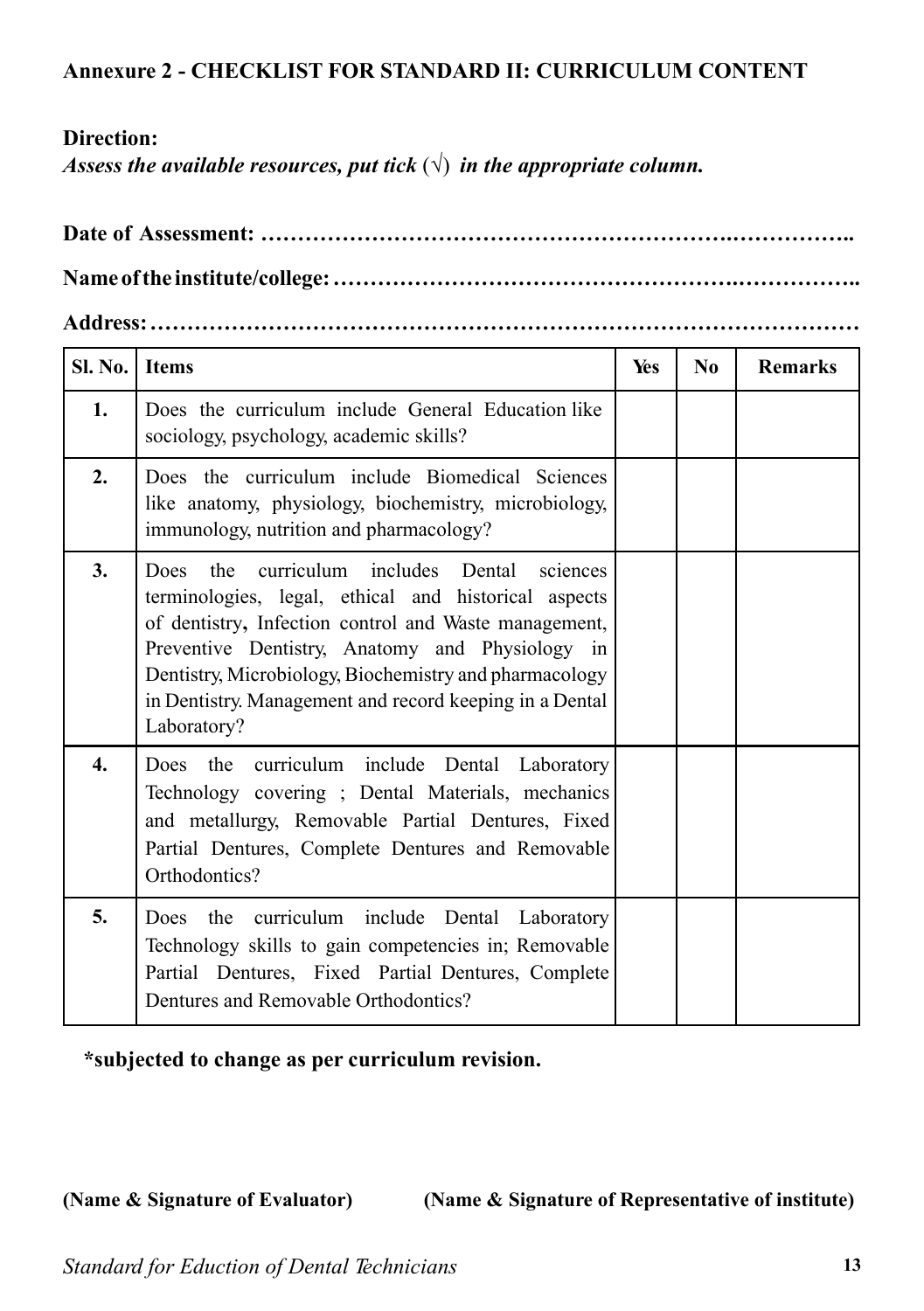#### **STANDARD III: ASSESSMENT**

This standard is set to have a clear assessment system which will evaluate the achievement of intended learning outcomes. The assessment shall be fair, reliable and valid enabling students to demonstrate what proficiencies they achieved. Assessment shall include various methods for continuous quality improvement. The institute shall put in place mechanisms for appeal and scrutiny by the external experts.

#### **3.1. Objectives**

To have an appropriate, valid and reliable assessment system with continuous and summative methods to assess the learning outcome.

#### **3.2. Quality Indicators**

- 3.2.1. The institute has a clear assessment policy and process;
- 3.2.2. Assessment system encompasses continuous and summative modes;
- 3.2.3. Assessment is open to scrutiny by the external experts;
- 3.2.4. There is a method of assessment to avoid conflict of interest;
- 3.2.5. There is a system for appeal of assessment results;
- 3.2.6. There is consistent approach to assessment across modules that are periodically reviewed and updated;
- 3.2.7. The faculty conducting the assessment adopts a formal preparation process in assessment and evaluation;
- 3.2.8. The assessors have experience/expertise in the subject area;
- 3.2.9. The assessment is mapped to the curriculum and occurs throughout the programme;
- 3.2.10. Practical assessment is facilitated and evidenced by observations and other appropriate methods.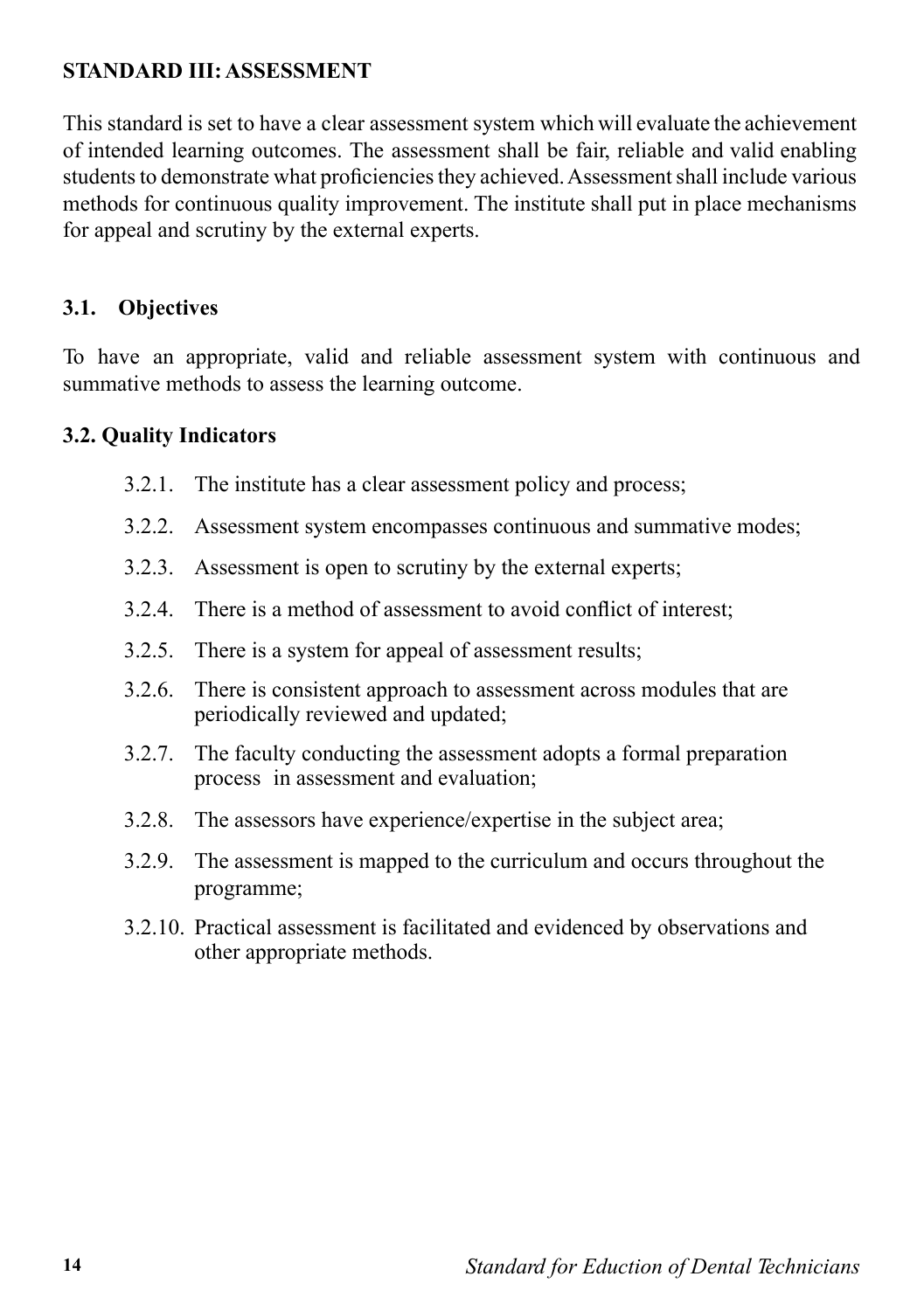#### **Annexure 1 - CHECKLIST FOR STANDARD III: ASSESSMENT**

#### **Direction:**

*Assess the available resources, put tick*  $(\sqrt{})$  *in the appropriate column.* 

**Date of Assessment:** ………………………………………………………..……………..

**Name of the institute/college:** ……………………………………..……………………..

**Address:** ………………………………………………………………….………………..

| <b>SI. No.</b> Items |                                                                                                                                                                                                                                    | <b>Yes</b> | N <sub>0</sub> | <b>Remarks</b> |
|----------------------|------------------------------------------------------------------------------------------------------------------------------------------------------------------------------------------------------------------------------------|------------|----------------|----------------|
| 1.                   | Is there a clear written exam policy/regulation<br>/guideline?                                                                                                                                                                     |            |                |                |
| 2.                   | Are the modes of assessment clearly mentioned against<br>each module?                                                                                                                                                              |            |                |                |
| 3.                   | Are the elements of continuous assessment (e.g.<br>observation, questioning, quizzes, feedback, competency<br>signout, assignment, reflective journal, performance<br>evaluation, presentation, unit test, log book, etc) adopted? |            |                |                |
| $\overline{4}$ .     | Are the elements of summative assessment (e.g. objective<br>structured clinical/practical and theory examination)<br>adopted?                                                                                                      |            |                |                |
| 5.                   | Is there a system to avoid conflict of interest?                                                                                                                                                                                   |            |                |                |
| 6.                   | Is there a system to appeal for the assessment results?                                                                                                                                                                            |            |                |                |
| 7                    | Do the assessors have experience/expertise in the subject<br>area?                                                                                                                                                                 |            |                |                |
| 8.                   | Is the assessment fair, reliable and valid?                                                                                                                                                                                        |            |                |                |
|                      | 8.1 Is there a moderation checklist and has it been<br>implemented?                                                                                                                                                                |            |                |                |
|                      | 8.2 Is the security and confidentiality of the assessment<br>documents maintained?                                                                                                                                                 |            |                |                |
| 9.                   | Is the assessment mapped (weighted) to the curriculum<br>and occurs throughout the programme?                                                                                                                                      |            |                |                |
| 10.                  | Is the practical assessment facilitated and evidenced by observations and other<br>appropriate methods?                                                                                                                            |            |                |                |
| 10.1                 | Is there a checklist and documentation of how the<br>practical assessments are to be conducted?                                                                                                                                    |            |                |                |

#### **(Name & Signature of Evaluator) ( Name & Signature of Representative of Institute)**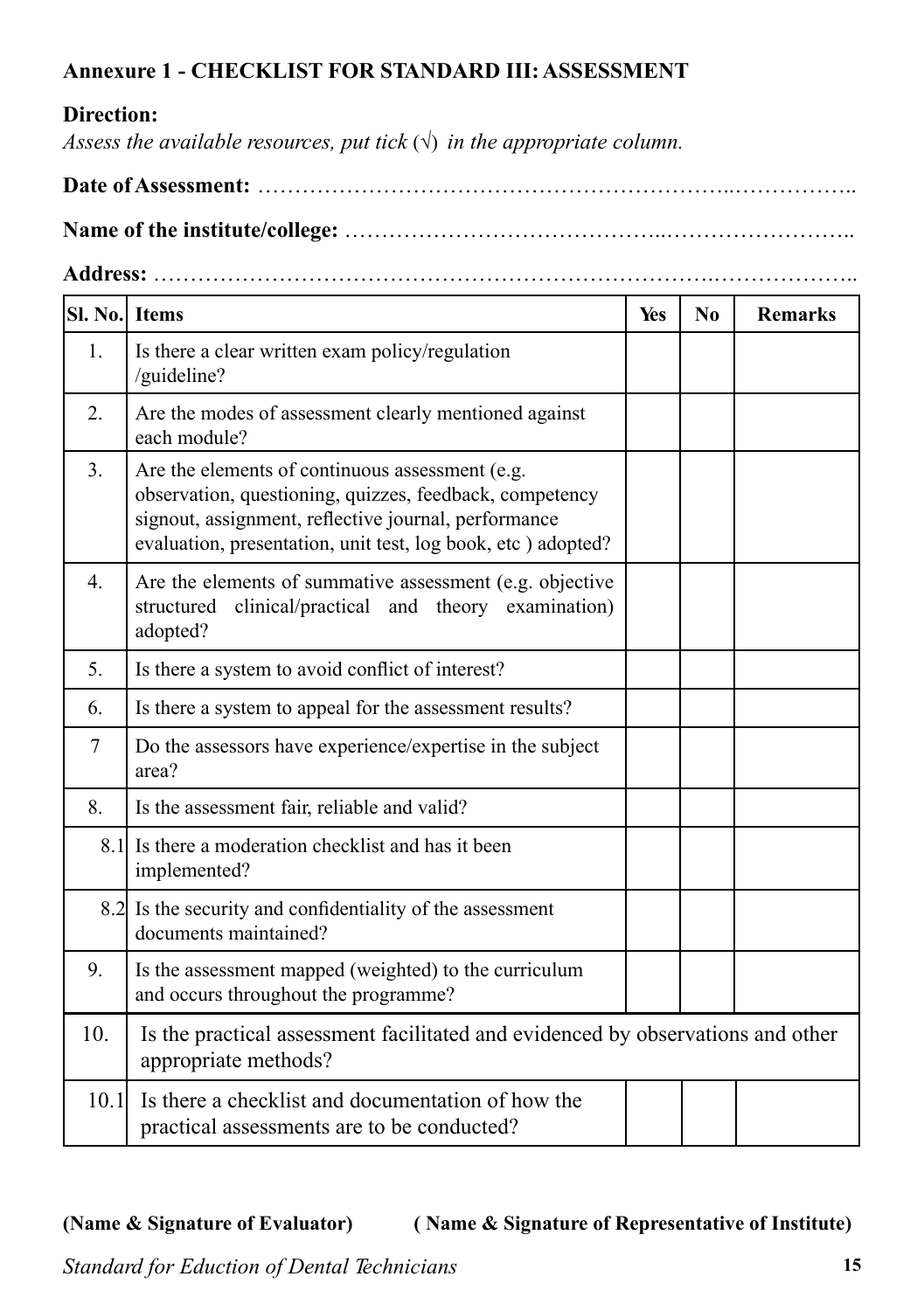### **STANDARD IV: TEACHING FACULTY**

This standard is set to enable the institute to recruit adequate faculty members with relevant qualifications and experience. The faculty members shall strive to provide quality teaching and learning, promote and facilitate research and develop academic leadership to assist the institute in attaining the goals and outcomes of the educational programme.

#### **4.1. Objective**

To promote recruitment of appropriate (qualification and competency) and adequate faculty members to deliver the programme effectively.

#### **4.2. Quality Indicator**

- 4.2.1. There is a clear policy and robust process of faculty recruitment;
- 4.2.2. The teaching faculty members possess dentist or dental technologist qualification with appropriate professional experience;
- 4.2.3. There is a required number of teaching faculty members as per the standard teacher students ratio;
- 4.2.4. There is a required number of teaching faculty members as per the standard teacher modules ratio;
- 4.2.5. The faculty members teaching clinical subjects are involved in clinical practice for at least 20% of the time (at least one day in a week);
- 4.2.6. The dental technology/Hygiene program has program coordinator for planning, operation, supervision, evaluation and revision of the program;
- 4.2.7. The faculty members are registered with the Bhutan Medical and Health Council;
- 4.2.8. The faculty members are trained in basic pedagogy and basic biomedical research;
- 4.2.9. There is a plan for continuing professional education for academic and clinical faculty to maintain their expertise and competence;
- 4.2.10. The faculty promotes research activities;
- 4.2.11. There is a robust mechanism for evaluating the faculty periodically;
- 4.2.12. The institute has recruited an adequate number of faculty.

#### **\*calculate hours requirement for faculty \* maximum of 3 modules for one faculty\***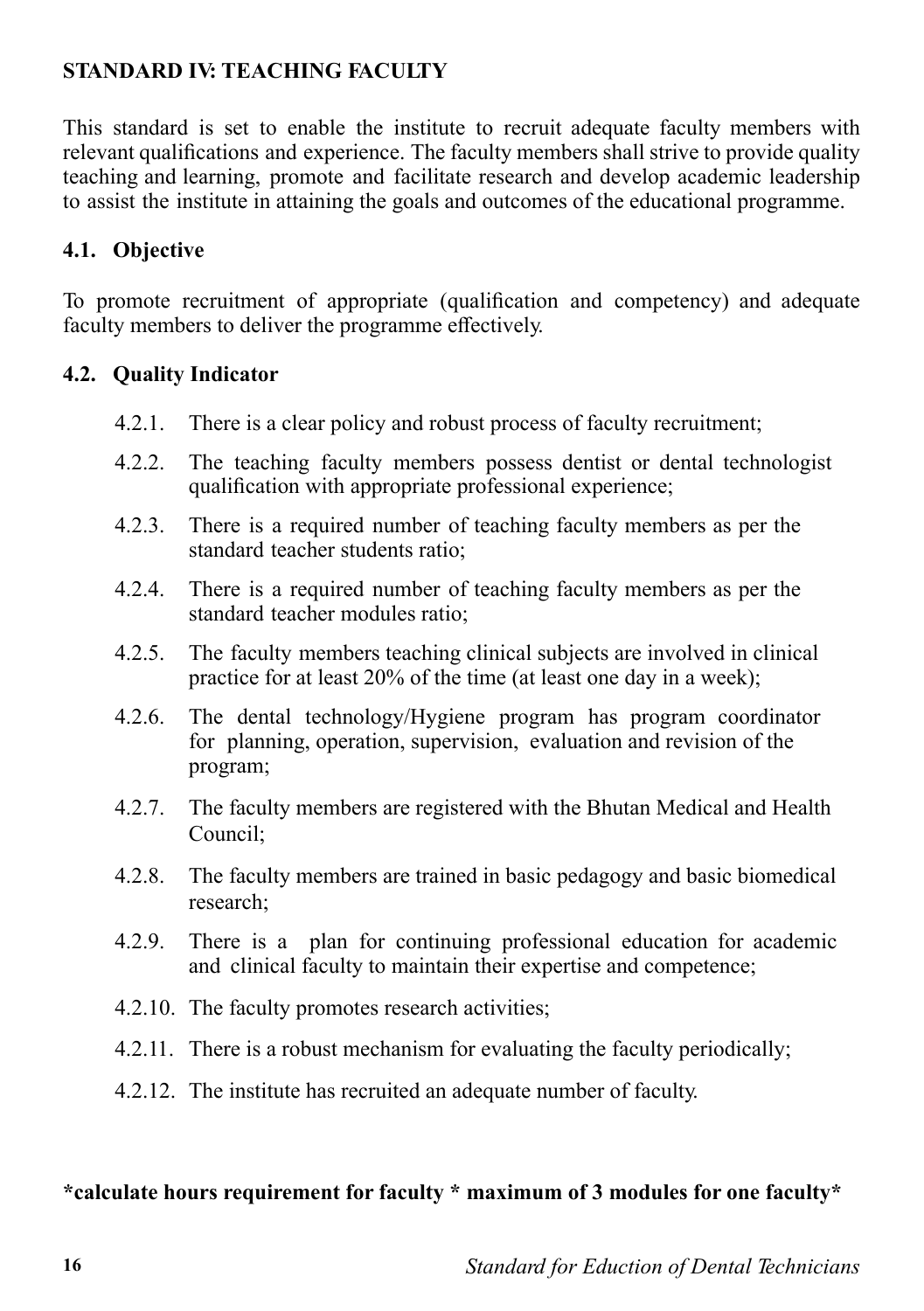### **Annexure 1 - CHECKLIST FOR STANDARD IV: TEACHING FACULTY**

#### **Direction:**

*Assess the available resources, put tick*  $(\sqrt{})$  *in the appropriate column.* 

|--|--|

**Name of the institute/college:** …………………………………………………….………

**Address:** ……………………………….…………………………………………………..

| Sl. No. I Items |                                                                                                                                                       | Yes | No | <b>Remarks</b> |
|-----------------|-------------------------------------------------------------------------------------------------------------------------------------------------------|-----|----|----------------|
| 1.              | Is there a clear policy for faculty recruitment?                                                                                                      |     |    |                |
| $\overline{2}$  | Do the faculty members who are teaching possess appropriate<br>professional qualification and experience relevant to the areas<br>of their expertise? |     |    |                |
| 3.              | Teacher: student ratio                                                                                                                                |     |    |                |
|                 | 3.1 Is the teacher-student ratio for theory classes 1:25 or less?                                                                                     |     |    |                |
|                 | 3.2 Is the teacher-student ratio for the tutorial, clinical and<br>laboratory classes 1:12 or less?                                                   |     |    |                |
| 4               | Is the teacher-module ratio 1:3 or less?                                                                                                              |     |    |                |
| 5.              | Are the faculty members teaching clinical subjects involved<br>in clinical practice for at least 20% of the time (at least one<br>day in a week)?     |     |    |                |
| 6               | Is there a designated program coordinator for the dental<br>hygiene/technology program?                                                               |     |    |                |
| $\overline{7}$  | Are the dental hygiene faculty members registered with<br>BMHC?                                                                                       |     |    |                |
| 8               | Basic pedagogy and basic medical research.                                                                                                            |     |    |                |
|                 | 8.1 Are all the faculty members trained in basic pedagogy?                                                                                            |     |    |                |
|                 | 8.2. Are all the faculty members trained in basic medical<br>research? (faculty development programme *)                                              |     |    |                |
| 9               | Is there evidence of availing continuing professional<br>development by the faculties?                                                                |     |    |                |
| 10              | Is there evidence of the faculty conducting the research or<br>research-based teaching and learning?                                                  |     |    |                |
| 11              | Evaluation of faculty performance                                                                                                                     |     |    |                |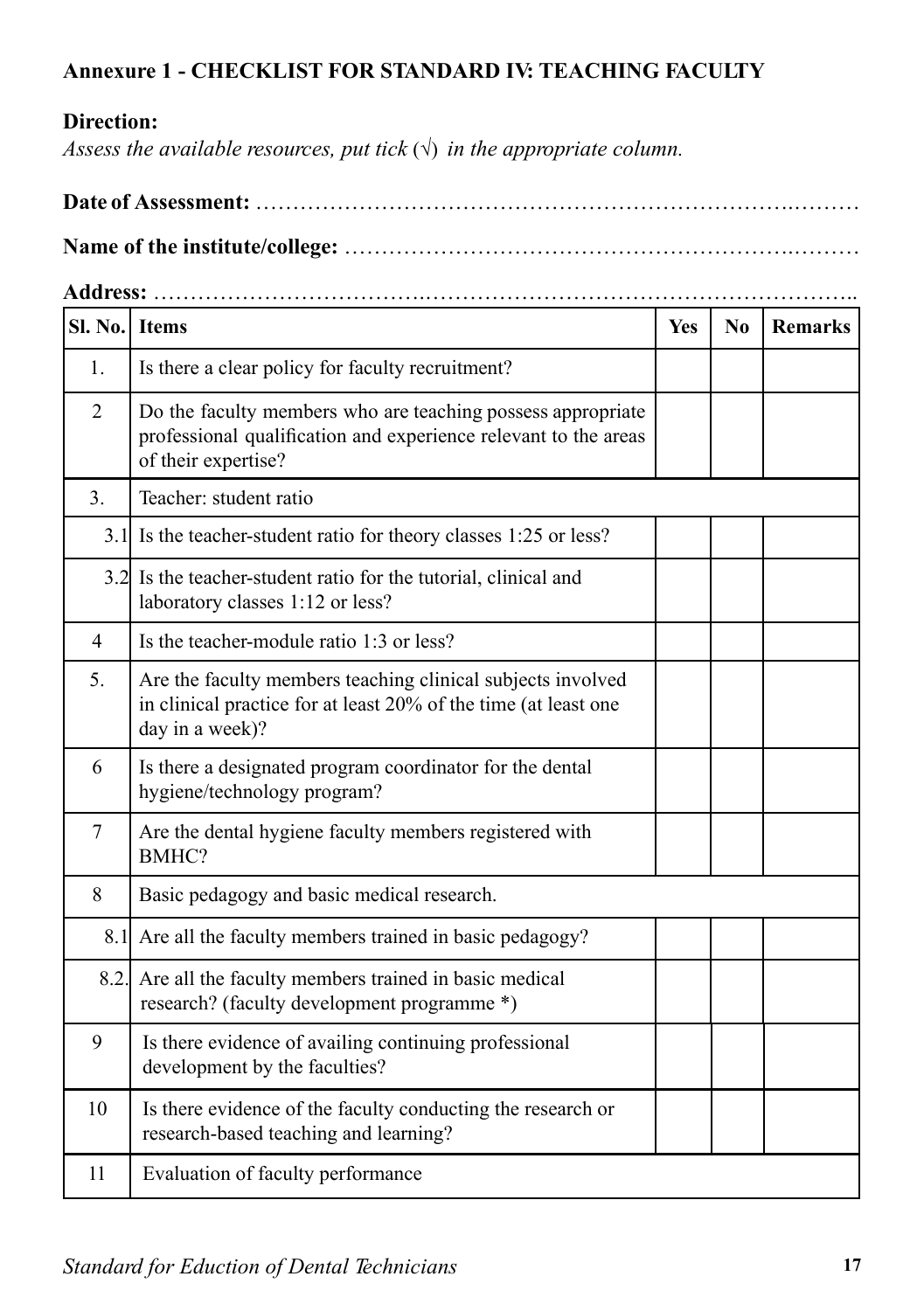| 11.1 Is there evidence of teaching-learning activities?                                  |  |  |
|------------------------------------------------------------------------------------------|--|--|
| 11.2 Is there evidence of instructional leadership activities?                           |  |  |
| 11.3 Is there evidence of co-curricular and extracurricular<br>activities?               |  |  |
| 11.4 Is there a peer feedback system in place for effective teaching<br>and learning?    |  |  |
| 11.5 Is there a student feedback system in place for effective<br>teaching and learning? |  |  |

Note: \* Essential CPD, basic pedagogy and research course planned for faculty members periodically.

**(Name & Signature of Evaluator) (Name & Signature of Representative of Institute)**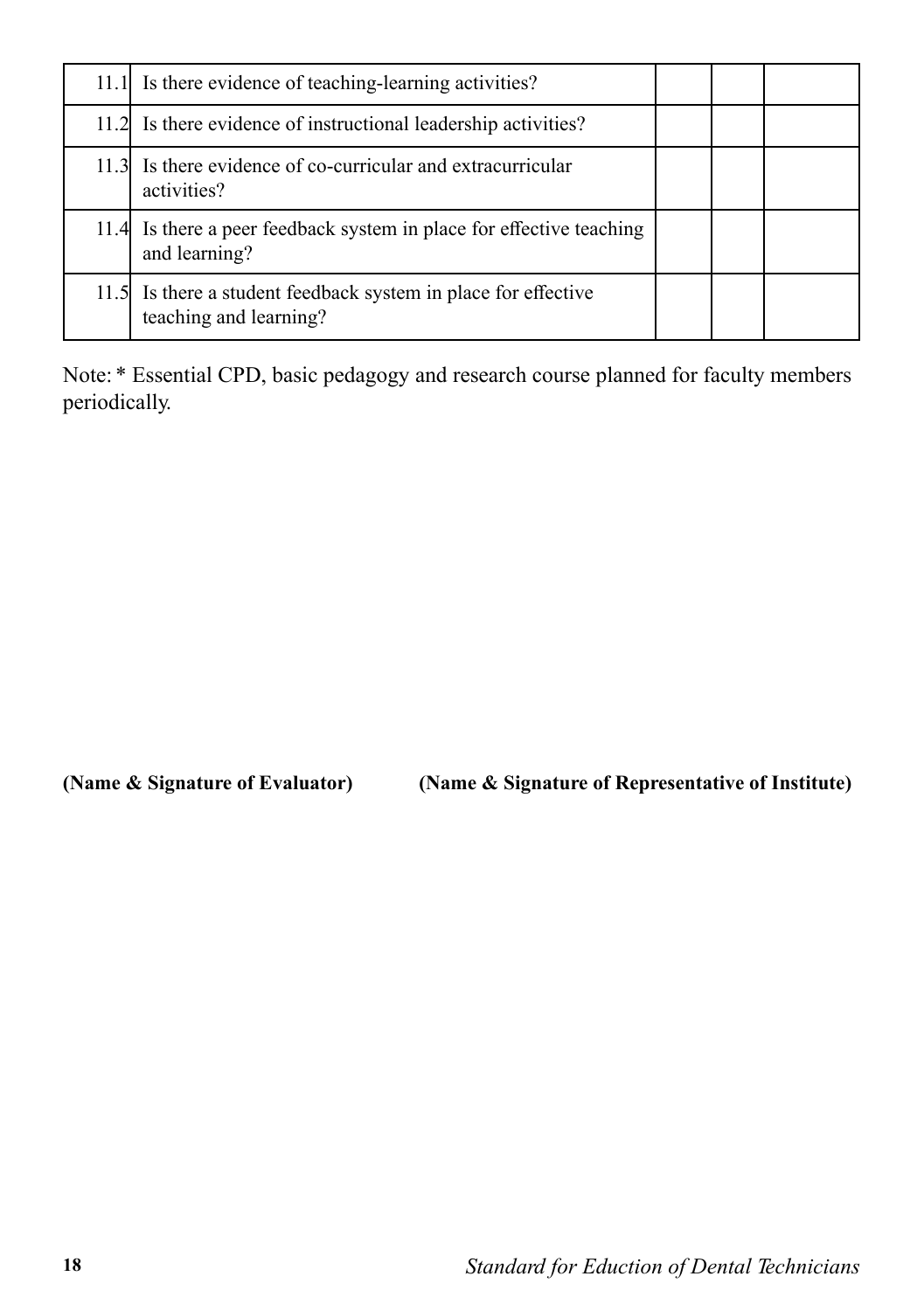# **Annexure 2 - CHECKLIST FOR STANDARD IV: TEACHING FACULTY STRENGTH**

#### **Direction:**

*Assess the available resources, put tick*  $(\sqrt{})$  *in the appropriate column.* 

**Date of Assessment: …………………………………………………………….………..** 

**Name of the institute/college: …………………………………………………….………..** 

**Address: …………………………………………………………………………………..**

| <b>Sl. No.</b> | <b>Items</b>                                  | No. of<br>faculty<br>required<br>$($ upto 50<br>students) | Yes | No | <b>Remarks</b> |
|----------------|-----------------------------------------------|-----------------------------------------------------------|-----|----|----------------|
| $\mathsf{A}$ . | Basic Science and academic skills             |                                                           |     |    |                |
| 1.             | Anatomy and Physiology                        | $\overline{2}$                                            |     |    |                |
| 2.             | Biochemistry and Pharmacology                 | $\overline{2}$                                            |     |    |                |
| 3.             | Pathology and Microbiology                    | $\mathbf{1}$                                              |     |    |                |
| 4.             | Psychology and Sociology                      | 1                                                         |     |    |                |
| 5.             | Academic skills                               | 1                                                         |     |    |                |
| 6.             | <b>ICT</b>                                    | $\mathbf{1}$                                              |     |    |                |
| 7.             | Dzongkha                                      | 1                                                         |     |    |                |
|                | B. Second Year, First Semester                |                                                           |     |    |                |
| 1.             | Orientation in Dentistry and<br>Sterilization | $\mathbf{1}$                                              |     |    |                |
| 2.             | Dental Anatomy and Physiology                 | $\mathbf{1}$                                              |     |    |                |
| 3.             | Oral Microbiology                             | $\mathbf{1}$                                              |     |    |                |
| 4.             | Dental Sciences and Mechanics                 | $\mathbf{1}$                                              |     |    |                |
| 5.             | Dental Anatomy wax carving<br>(Practical)     | $\mathbf{1}$                                              |     |    |                |
|                | C. Second Year, Second Semester               |                                                           |     |    |                |
| 1.             | <b>Dental Materials and Sciences</b>          | 1                                                         |     |    |                |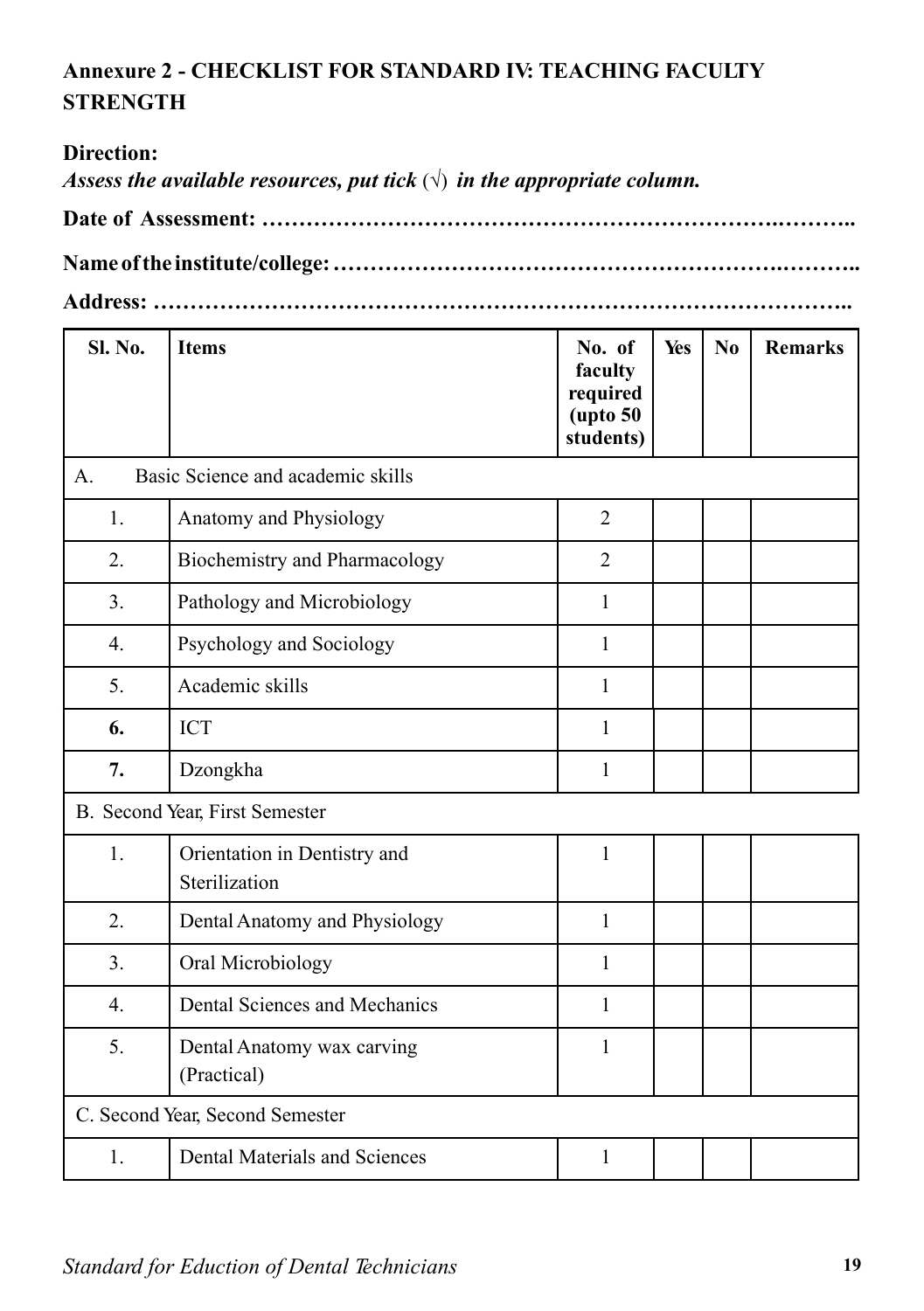| 2.               | Removable Partial Denture and<br>Dental Surveying Techniques | 1            |  |  |
|------------------|--------------------------------------------------------------|--------------|--|--|
| $\overline{3}$ . | Artificial Teeth Settings and Occlusion                      | $\mathbf{1}$ |  |  |
| 4.               | Dental Casting Alloys and Metallurgy                         | $\mathbf{1}$ |  |  |
| 5.               | Removable Partial Denture and Teeth<br>Setting (Practical)   | 1            |  |  |
|                  | D. Third Year, First Semester                                |              |  |  |
| 1.               | <b>Complete Denture Fabrication</b>                          | 1            |  |  |
| 2.               | Immediate and Overdentures                                   | 1            |  |  |
| 3.               | Repair, Relining & Rebasing of<br>Dentures                   | 1            |  |  |
| $\overline{4}$ . | Fixed Partial Denture- I                                     | $\mathbf{1}$ |  |  |
| 5.               | Fixed Partial Denture- II (Practical)                        | 1            |  |  |
|                  | E. Third Year, Second Semester                               |              |  |  |
| 1.               | Field Posting and Attachment                                 | $\mathbf{1}$ |  |  |
| 2.               | Articulators, Facebow & Occlusal<br>splints                  | 1            |  |  |
| 3.               | Prostheses<br>Maxillo-facial<br>$\&$<br>Obturators           | $\mathbf{1}$ |  |  |
| $\overline{4}$ . | Dental Waxes and Casting Defects                             | 1            |  |  |
| 5.               | Removable Orthodontic Appliances                             | 1            |  |  |

\*\* The above modules for diploma in dental technology are prepared as an example for the inclusiveness of curriculum content only.

\*\* as per the faculty:module ratio (max 3 modules per faculty)

**(Name & Signature of Evaluator) (Name & Signature of Representative of the institute)**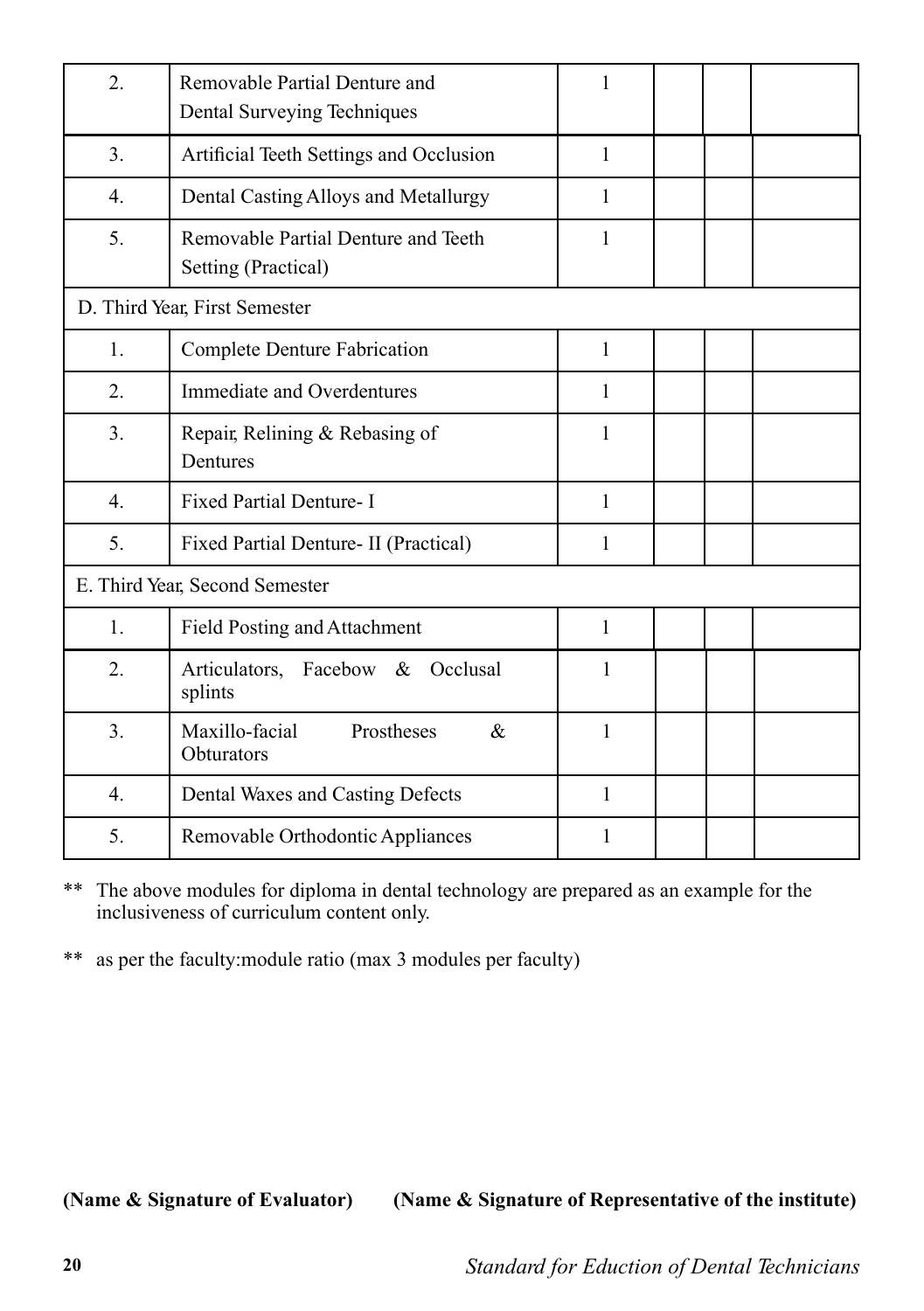#### **STANDARD V: STUDENTS**

The teaching and learning environment should be a conducive learning environment for the students. Strategies should be in place to ensure that admission requirements are in line with the proposed program's academic demands and the academic level of the student intake.

#### **5.1. Objective**

To have strategies in place to ensure that admission requirements are in line with the proposed program's academic demands and level of student intake.

#### **5.2. Quality Indicators**

- 5.2.1. There is a written document outlining the policy on admission, eligibility criteria, selection procedures, and fee structure to ensure fair, transparent student admission;
- 5.2.2. The institute has a mechanism in place to support progression, student support, and student representation in place for the completion of the programme;
- 5.2.3. Students have access to support services which include but are not limited to health, counselling, extracurricular activities, advice on academics, career placement and financial aid;
- 5.2.4. The institute defines the size of student intake and relates it to its capacity at all stages of the programme;
- 5.2.5. In case of an increase in its admission capacity, the institution obtains approval from the Bhutan Medical and Health Council.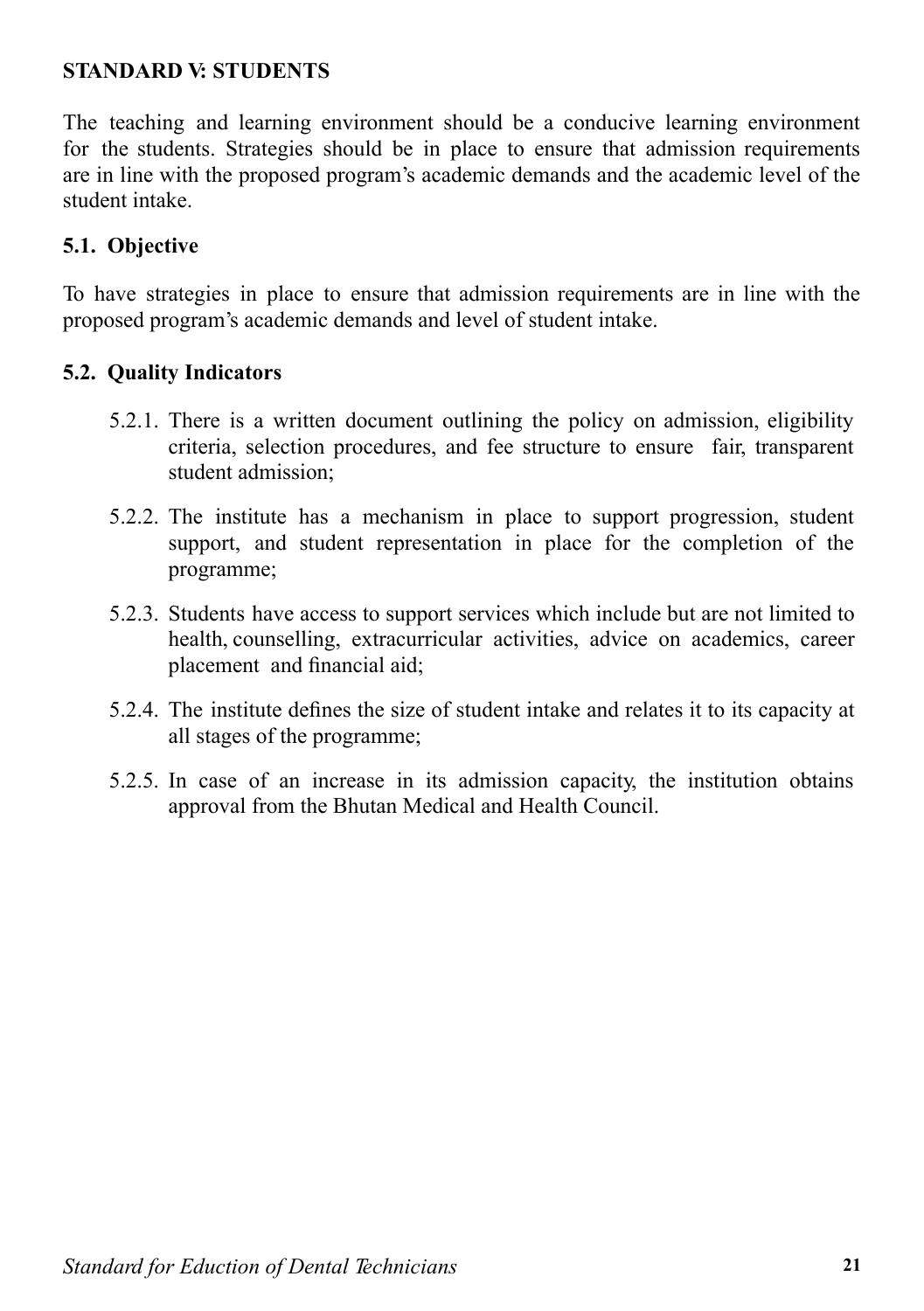#### **Annexure 1: CHECKLIST FOR STANDARD V: STUDENTS**

#### **Direction:**

*Assess the available resources, put tick*  $(\sqrt{})$  *in the appropriate column.* 

|--|--|

**Name of the institute/college:** ……………………………………………….……………..

#### **Address:** …………………………………………………………………………………..

| Sl. No | <b>Items</b>                                                                                                                                                                                | Yes | No | <b>Remarks</b> |
|--------|---------------------------------------------------------------------------------------------------------------------------------------------------------------------------------------------|-----|----|----------------|
| 1.     | Is there written documents outlining its policy on<br>admission criteria and processes in place to ensure<br>fair and transparent student admission?                                        |     |    |                |
| 2.     | Are there strategies in place to ensure that<br>admission requirements are in line with the<br>proposed program's academic demands and<br>academic level of student intake?                 |     |    |                |
| 3.     | Is there a mechanism in place to support<br>progression, student support, student representation<br>in place for the completion of the programme?                                           |     |    |                |
| 4.     | Is there access to support services which<br>include but are not limited to health,<br>counselling, extracurricular activities, advice on<br>academics, career placement and financial aid? |     |    |                |
| 5.     | Has the institute defined the size of student intake<br>and related its capacity at all stages of the<br>programme?                                                                         |     |    |                |
| 6.     | Is there policy on student representation in<br>decision making bodies or committees relating to<br>academic, administrative and disciplinary matters?                                      |     |    |                |
| 7.     | Is the programme of student support addressing<br>social, financial and personal and special needs?                                                                                         |     |    |                |
| 8.     | mechanism in place to maintain<br>Is there<br>$\rm{a}$<br>confidentiality in relation to counselling and support?                                                                           |     |    |                |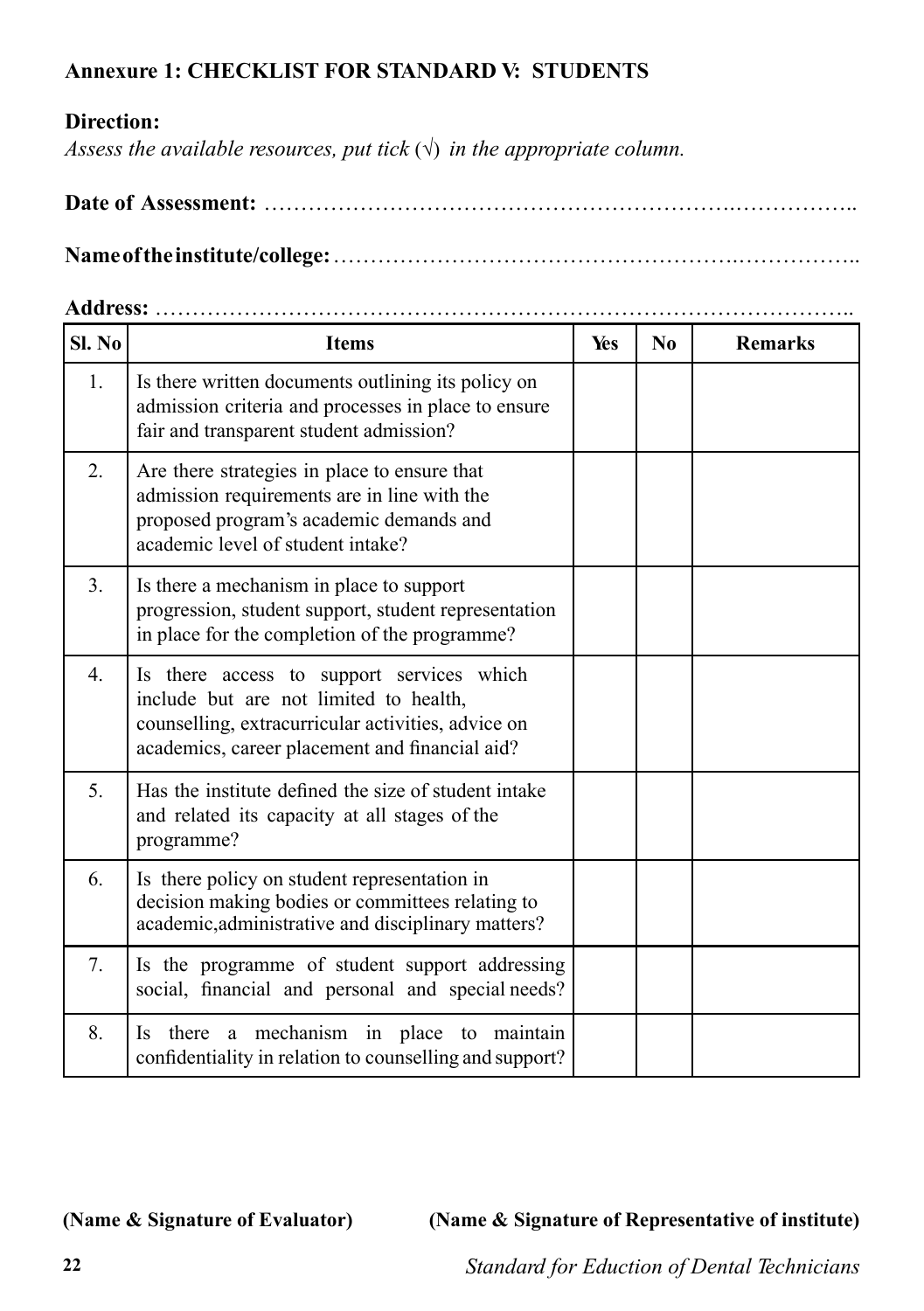#### **STANDARD VI: RESOURCES**

This standard is to set the minimum requirement of resources to maintain the quality of academic clinical and practical competencies. The allocation of the resources should be based on the number of students, academic faculty, type of programs, infrastructure facilities, etc. to support in achieving the programs objectives and outcomes.

#### **6.1. Objective**

To allocate adequate resources (physical infrastructure, human resources, curriculum, equipment and other teaching and learning facilities) to ensure that the curriculum can be delivered without any hindrance to faculties and students.

#### **6.2. Quality Indicators**

#### *Physical facilities*

- 6.2.1. The institution has required physical facilities (lecture rooms, office space, practical rooms, laboratories, libraries, information technology) for the staff and students to ensure proper delivery of the curriculum;
- 6.2.2. There is adequate human resource to support the development and implementation of the programme;
- 6.2.3. There is adequate resource allocation in keeping with the academic development of the institution and increasing number of students;
- 6.2.4. There is a mechanism for effective maintenance and optimal use of infrastructures.

#### *Information technology*

- 6.2.5. Formulates and implements a policy which addresses effective and ethical use;
- 6.2.6. There are accessible information technology services including computer and electronic facilities;
- 6.2.7. Have access to learning resources such as e-learning programs and platforms, web-based or other electronic media and current collection of literature on dental laboratory technology related subjects;
- 6.2.8. There are sufficient and relevant books, e-journals and other learning materials.
- 6.2.9. There is provision for technology and professional support services for hardware and software technical personnel employed;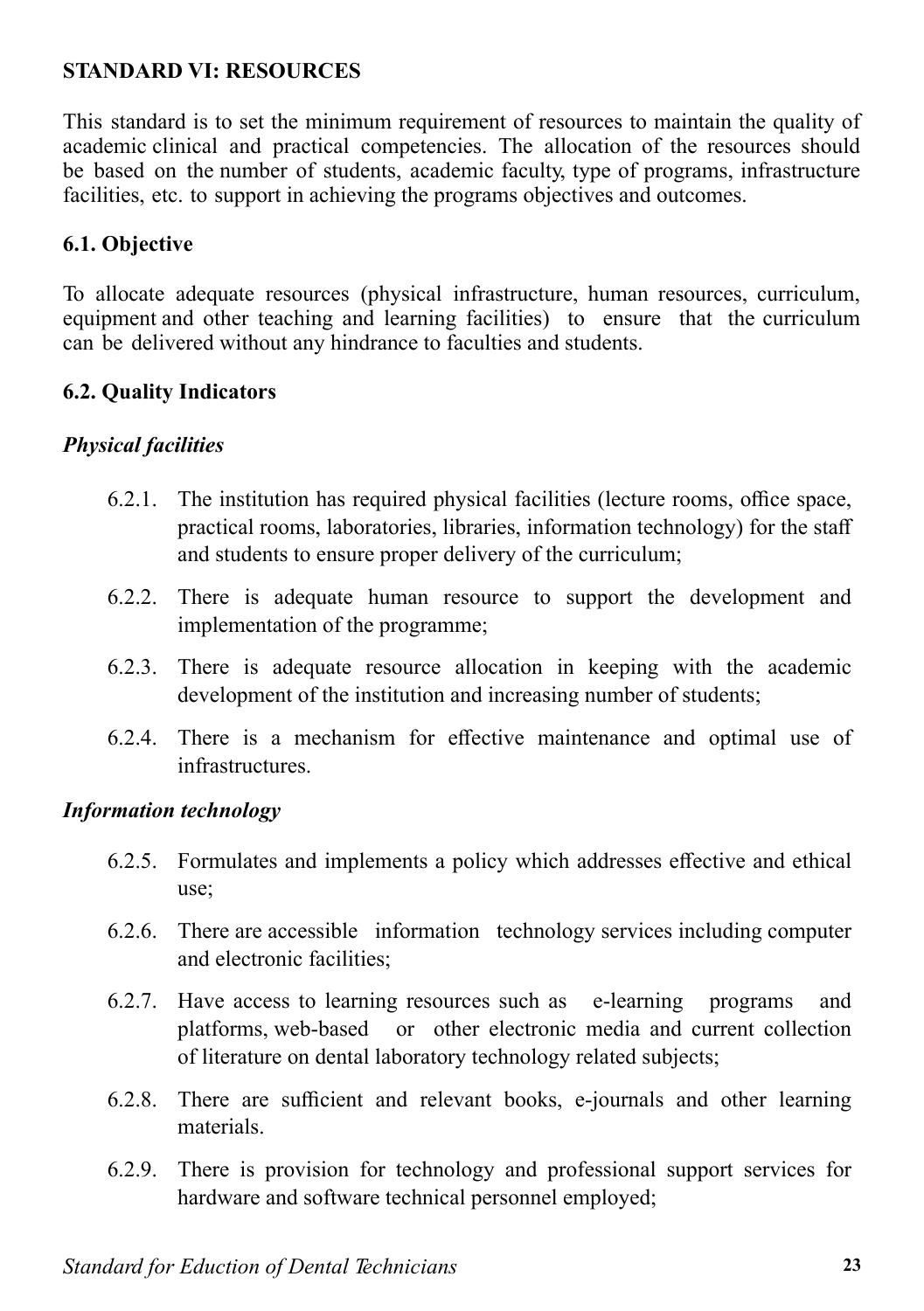6.2.10. There are qualified staff to manage ICT facilities and services available.

#### *Research and development*

- 6.2.11. There is a policy that fosters the relationship between medical research and education;
- 6.2.12. Reviews periodically its research resources and facilities and take appropriate action to enhance its research capabilities and to promote a conducive research environment;

#### *Educational expertise*

- 6.2.13. There is a clear policy on the use of educational expertise in curriculum with access to educational expertise;
- 6.2.14. There is a system to develop teaching-learning and assessment methods;
- 6.2.15. There is evidence to demonstrate the use of in-house or external educational expertise in staff development.

#### *Educational exchanges*

- 6.2.16. Formulates and implements a policy for national and international collaboration with other educational institutions, including staff and student mobility, and transfer of educational credits;
- 6.2.17. Encourages provision of scholarship and has documented understanding for the student exchange program;

#### *Financial resources*

- 6.2.18. There is financial viability and sustainability for the programme;
- 6.2.19. There is a clear procedure to ensure that its financial resources are sufficient and managed efficiently;
- 6.2.20. There is a clear line of responsibility and authority for resourcing the curriculum, including a dedicated educational budget;
- 6.2.21. There is a clear procedure to ensure its financial resources are sufficient for the implementation of the curriculum and distribute the educational resources in relation to the educational needs.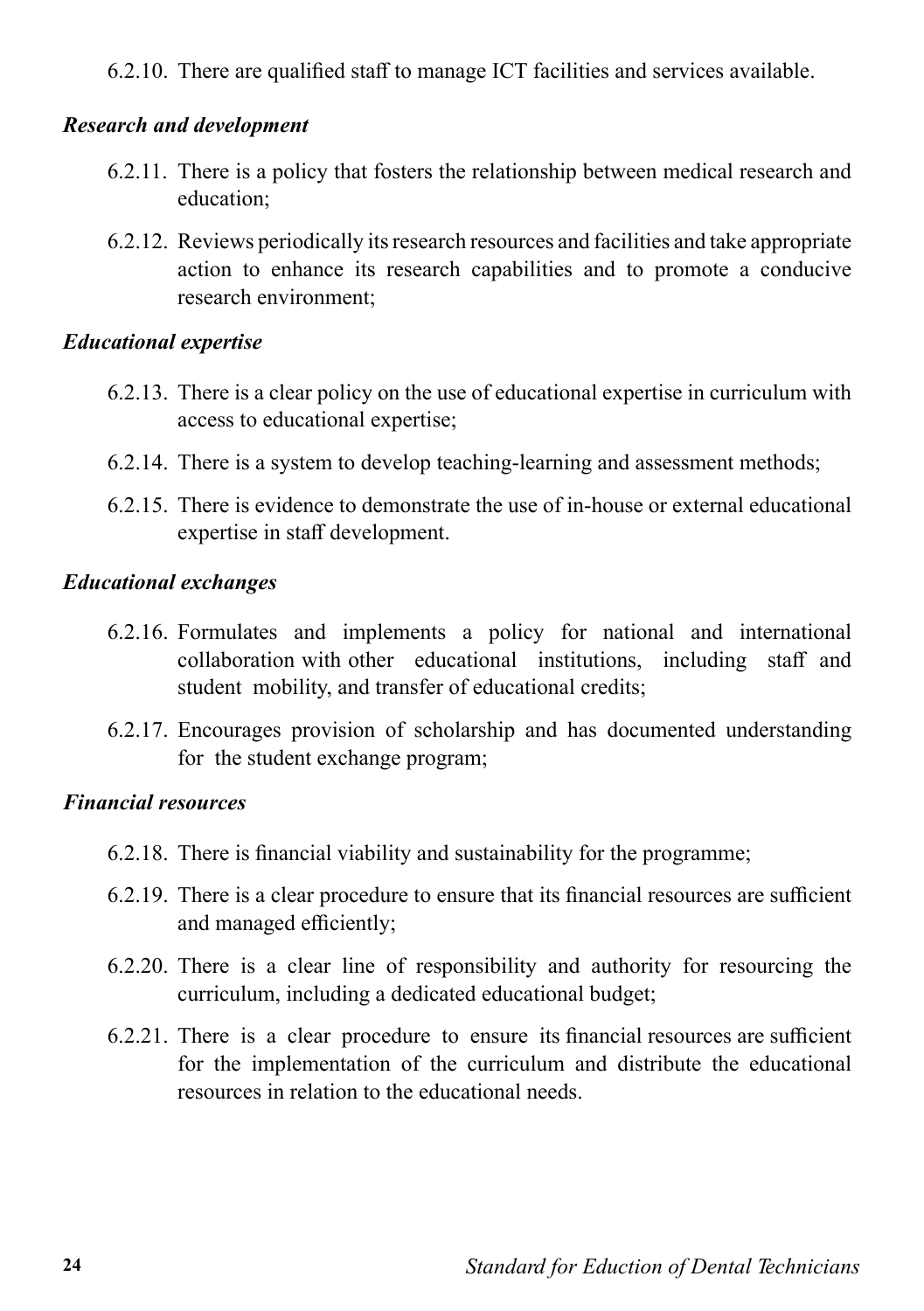#### *Recreational facilities*

6.2.22. There are recreational facilities like playfields, gym, meditation center, prayer hall, infirmary etc.

#### *Clinical training resources*

- 6.2.23. There are provisions of necessary resources (clinical training facilities, office space, classrooms, library, IT facilities with reliable internet services, and supervision of their clinical practice) for students to acquire adequate clinical and practical experiences; (Annexure 2)
- 6.2.24. The institute has access to dental/medical equipment for teaching and learning activities to the students

#### *Denture laboratory Facility*

- 6.2.25. There are required infrastructures (practical rooms, laboratory and clinic rooms) for the staff and students to ensure proper delivery of the curriculum. (Annexure 3)
- 6.2.26. There are provisions of necessary resources (clinical training facilities like required equipment, instruments and consumables) for students to acquire adequate clinical and laboratory skills. (Annexure 3)
- 6.2.27. The facility should be equipped with adequate safety features (proper ventilation, adequate lighting, fire safety equipment, personal protective equipment, etc.) that provides a safe environment for the staff and the students.

#### *Crown and Bridge laboratory Facility*

- 6.2.28. There are required infrastructures (practical rooms, laboratory and clinic rooms) for the staff and students to ensure proper delivery of the curriculum. (Annexure 4)
- 6.2.29. There are provisions of necessary resources (clinical training facilities like required equipment, instruments and consumables) for students to acquire adequate clinical and laboratory skills. (Annexure 4)
- 6.2.30. The facility should be equipped with adequate safety features (proper ventilation, adequate lighting, fire safety equipment, personal protective equipment, etc.) that provides a safe environment for the staff and the students.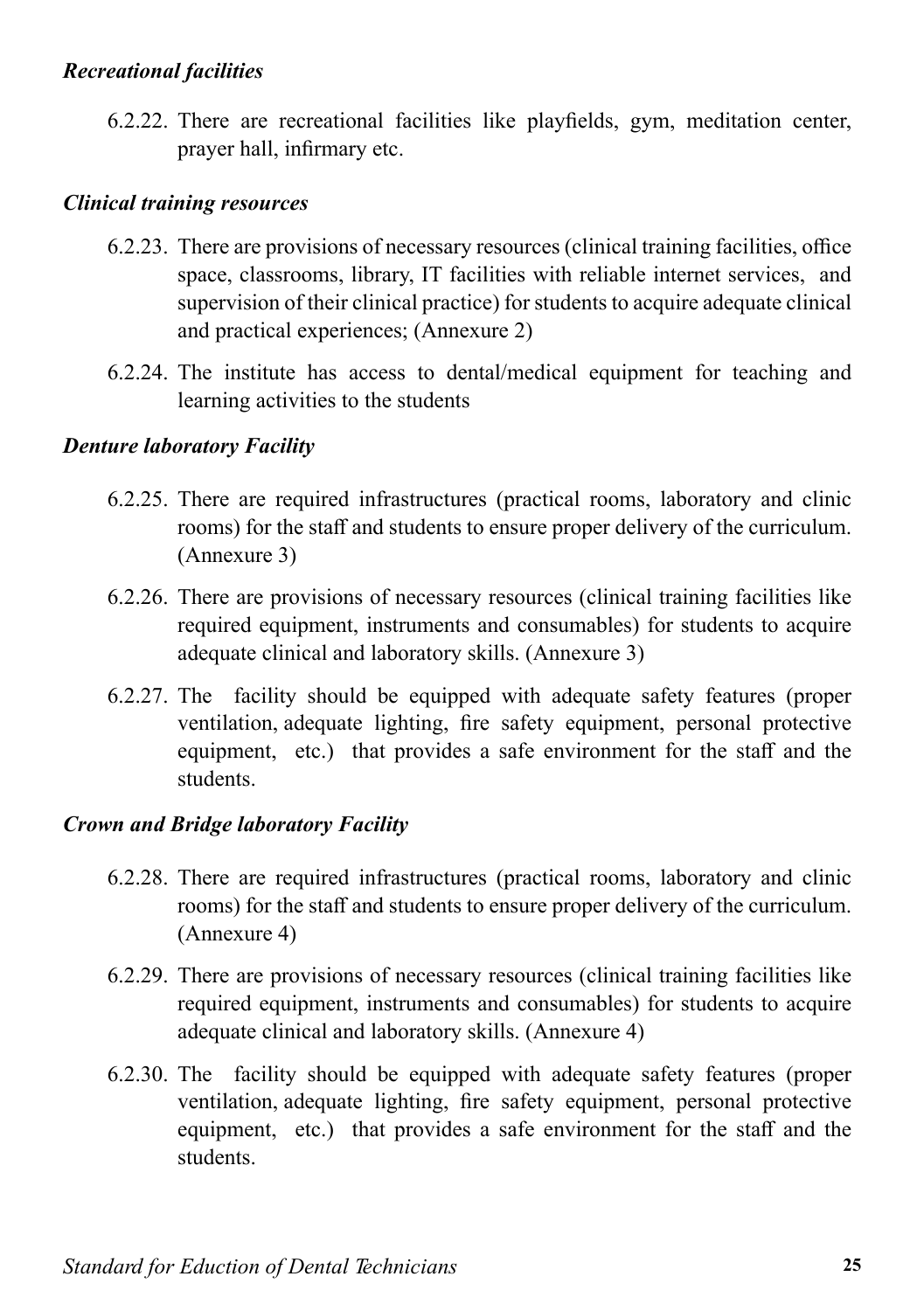- 6.2.31. There are required infrastructures (practical rooms, laboratory and clinic rooms) for the staff and students to ensure the proper delivery of the curriculum (if the facility has a separate orthodontic laboratory). (Annexure 5)
- 6.2.32. There are provisions of necessary resources (clinical training facilities like required equipment, instruments and consumables) for students to acquire adequate clinical and laboratory skills. (Annexure 5)
- 6.2.33. The facility should be equipped with adequate safety features (proper ventilation, adequate lighting, fire safety equipment, personal protective equipment, etc.) that provide a safe environment for the staff and the students.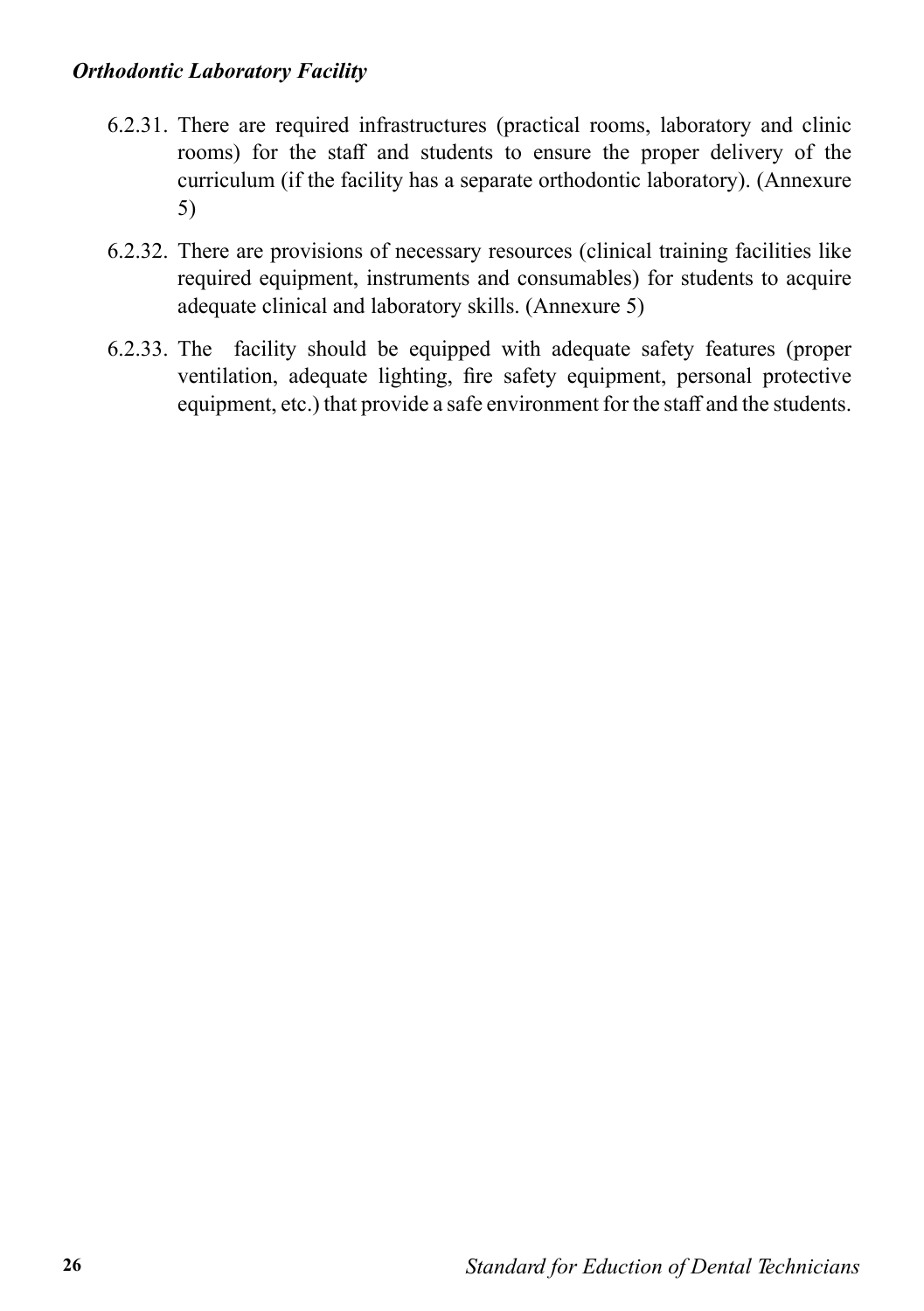#### **Annexure 1 - CHECKLIST FOR STANDARD VI: RESOURCES**

#### **Direction:**

*Assess the available resources, put tick*  $(\sqrt{})$  *in the appropriate column.* 

**Date of Assessment:** ………………………………………………………….……………..

**Name of the institute / college:** ……………………………………………….……………..

**Address:** …………………………………………………………………………………..

| Sl. No.        | <b>Items</b>                                                                                                                                                           | No. of<br>required<br>$($ upto 50<br>admission) | Yes | N <sub>0</sub> | <b>Remarks</b> |
|----------------|------------------------------------------------------------------------------------------------------------------------------------------------------------------------|-------------------------------------------------|-----|----------------|----------------|
| A.             | <b>Physical Facilities</b>                                                                                                                                             |                                                 |     |                |                |
| 1.             | Administrative block                                                                                                                                                   | $\mathbf{1}$                                    |     |                |                |
| 2.             | Offices (equipped with table, chair &<br>computer)                                                                                                                     | As required                                     |     |                |                |
| 3.             | Conference hall                                                                                                                                                        | $\mathbf{1}$                                    |     |                |                |
| 4.             | <b>Examination</b> hall                                                                                                                                                | 1                                               |     |                |                |
| 5.             | Multipurpose hall                                                                                                                                                      | 1                                               |     |                |                |
| 6.             | Lecture and tutorial room equipped with<br>blackboard/white board/LCD projector,<br>desk, table and chairs<br>Area as per standard                                     | As required                                     |     |                |                |
| 7.             | Hostel<br>Separate hostel for boys and girls with<br>$\bullet$<br>toilet and bathroom facilities<br>Hygienic kitchen with adequate sitting<br>$\bullet$<br>arrangement | As required                                     |     |                |                |
| 8.             | Are there recreational facilities including<br>outdoor sports?                                                                                                         |                                                 |     |                |                |
|                | <b>B.</b> Information Technology                                                                                                                                       |                                                 |     |                |                |
| 1.             | Is there access to ICT facilities including<br>computer and electronic facilities?                                                                                     |                                                 |     |                |                |
| $\overline{2}$ | Is there a reliable Internet connection?                                                                                                                               |                                                 |     |                |                |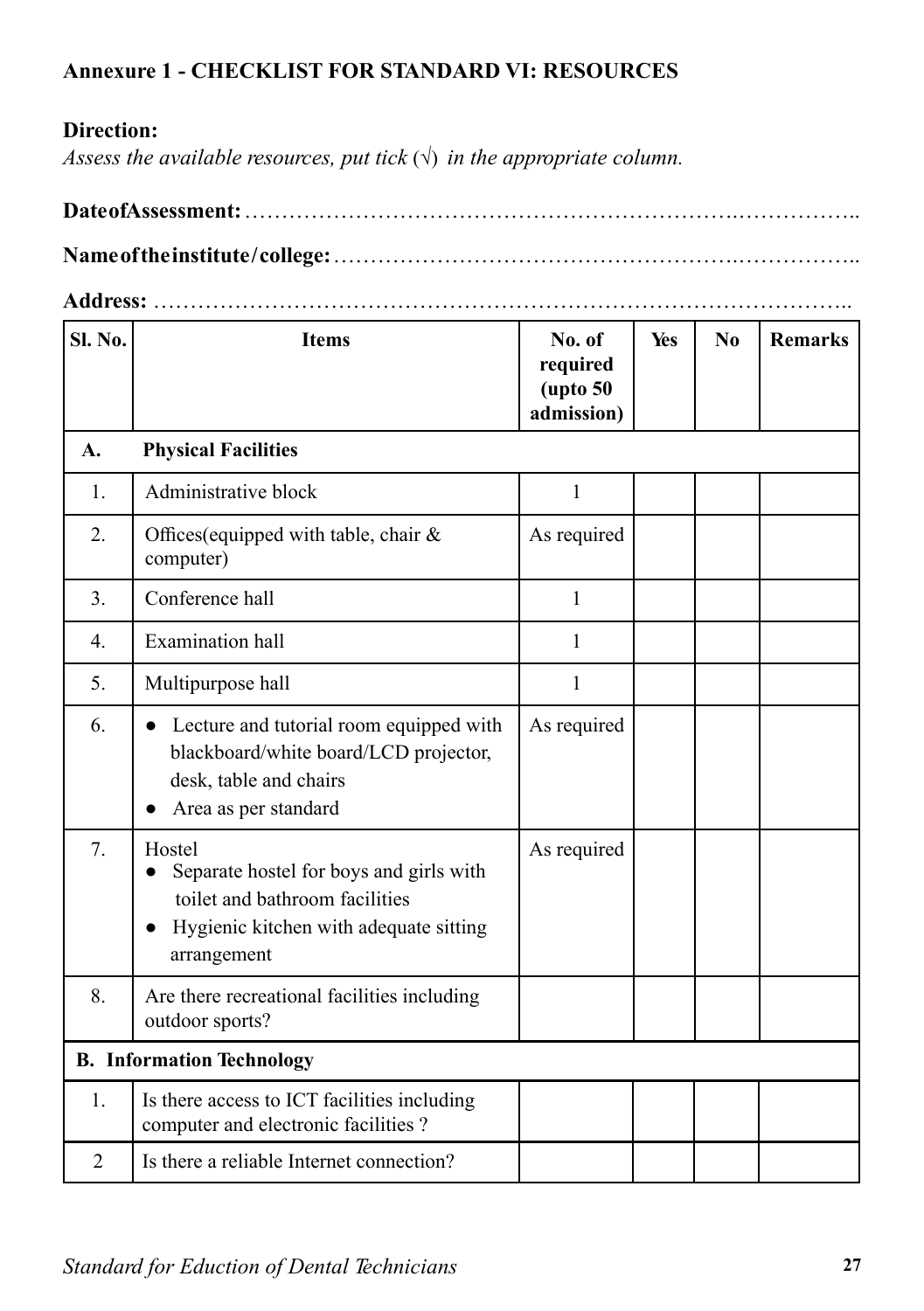| 3. | Is there access to e-learning programs<br>and platforms, web-based or other<br>electronic media for faculty and<br>students?                                                                         |  |  |
|----|------------------------------------------------------------------------------------------------------------------------------------------------------------------------------------------------------|--|--|
| 4. | Are there electronic books, online<br>learning materials and e-journals for<br>references and as study materials?                                                                                    |  |  |
| 5. | Is there ICT support service and ICT<br>professionals?                                                                                                                                               |  |  |
|    | C. Research and Development                                                                                                                                                                          |  |  |
| 1. | Is there any record of research and<br>development activities undertaken by<br>both faculty and students?                                                                                            |  |  |
| 2. | Are research resources and facilities<br>reviewed periodically to promote a<br>conducive research environment?                                                                                       |  |  |
| 3. | Is there a facility in the institute to meet the<br>needs of teaching-learning<br>college-wide communications, research<br>and operational system?                                                   |  |  |
|    | <b>D.</b> Educational Expertise                                                                                                                                                                      |  |  |
| 1. | Is there a clear policy on the use of educational<br>expertise in curriculum with access to<br>educational expertise?                                                                                |  |  |
| 2. | Is there a system in place to develop teaching-<br>learning and assessment methods?                                                                                                                  |  |  |
| 3  | Is there evidence to demonstrate the use<br>of in-house or external educational<br>expertise in staff development?                                                                                   |  |  |
| 4. | Does the institute have access to<br>educational expertise when required?                                                                                                                            |  |  |
|    | <b>E.</b> Educational exchanges                                                                                                                                                                      |  |  |
| 1. | Does the institute have a policy for<br>international<br>collaboration<br>with<br>other<br>educational institutions, including staff and<br>student mobility and transfer of educational<br>credits? |  |  |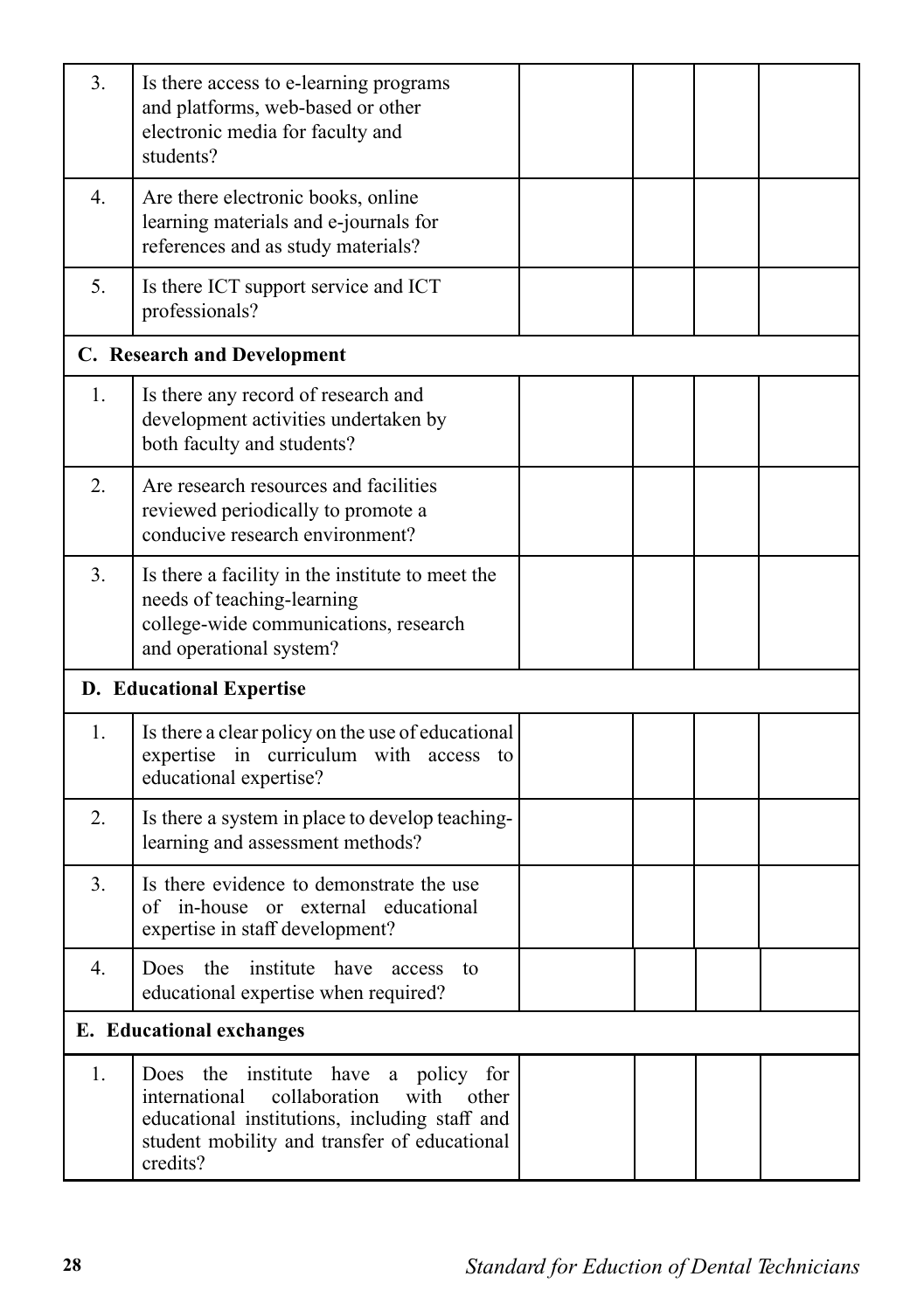| 2.               | Is there in place a provision of scholarship and<br>have maintained documented understanding<br>of the student exchange program?                                   |  |  |
|------------------|--------------------------------------------------------------------------------------------------------------------------------------------------------------------|--|--|
| 3.               | Is there a policy or plan to foster the<br>relationship between medical research and<br>educational exchange programs?                                             |  |  |
|                  | <b>F.</b> Financial resources                                                                                                                                      |  |  |
| 1.               | Is there financial viability and sustainability<br>for the programme?                                                                                              |  |  |
| 2.               | Is there clear procedures to ensure that its<br>financial resources are sufficient and managed<br>efficiently?                                                     |  |  |
| $\overline{3}$   | Is there a clear line of responsibility and<br>authority for resourcing the curriculum,<br>including a dedicated educational budget?                               |  |  |
| $\overline{4}$ . | Is there a clear procedure to ensure its<br>financial resources are sufficiently located<br>for implementation of the curriculum and<br>address educational needs? |  |  |
|                  | <b>G. Educational Resources</b>                                                                                                                                    |  |  |
| 1.               | Is there a library (furnished with recent<br>editions of relevant books; local and<br>international journals) relevant to the<br>individual programme?             |  |  |
| 2.               | Is the library equipped with a<br>comfortable sitting arrangement for users<br>with proper lightning and ventilation?                                              |  |  |
| 3.               | Are there printing, copying and binding<br>facilities?                                                                                                             |  |  |

**(Name & Signature of Evaluator) (Name & Signature of Representative of the institute)**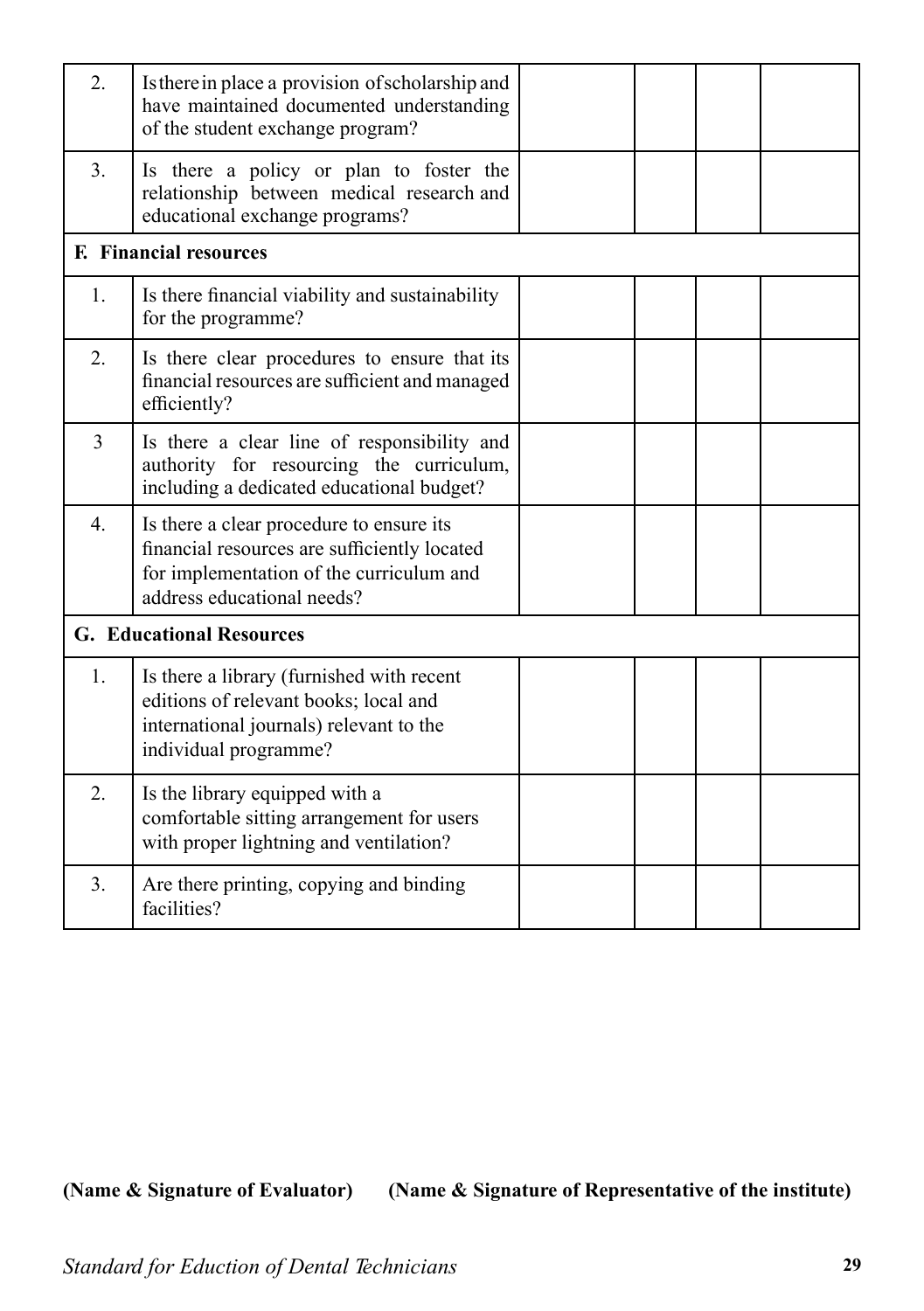#### **Annexure 2 - CHECKLIST FOR STANDARD VI: RESOURCES FOR CLINICAL TRAINING**

#### **Direction:**

*Assess the available resources, put tick*  $(\sqrt{})$  *in the appropriate column.* 

**Date of Assessment:** ……………………………………………………….…………….. **Name of the institute/college:** ……………………………………………….……………..

**Address:** …………………………………………………………………………………..

| Sl. No | <b>Items</b>                                                                             | Yes | N <sub>0</sub> | <b>Remarks</b> |
|--------|------------------------------------------------------------------------------------------|-----|----------------|----------------|
|        | Are there clinical training facilities (dental<br>laboratory, office space, classrooms)? |     |                |                |
| 2.     | Is there dental/medical equipment for teaching<br>and learning activities?               |     |                |                |
| 3.     | Are there IT facilities with reliable internet<br>service?                               |     |                |                |
| 4.     | Are there library facilities equipped with<br>adequate resources?                        |     |                |                |

**(Name & Signature of Evaluator) (Name & Signature of Representative of institute)**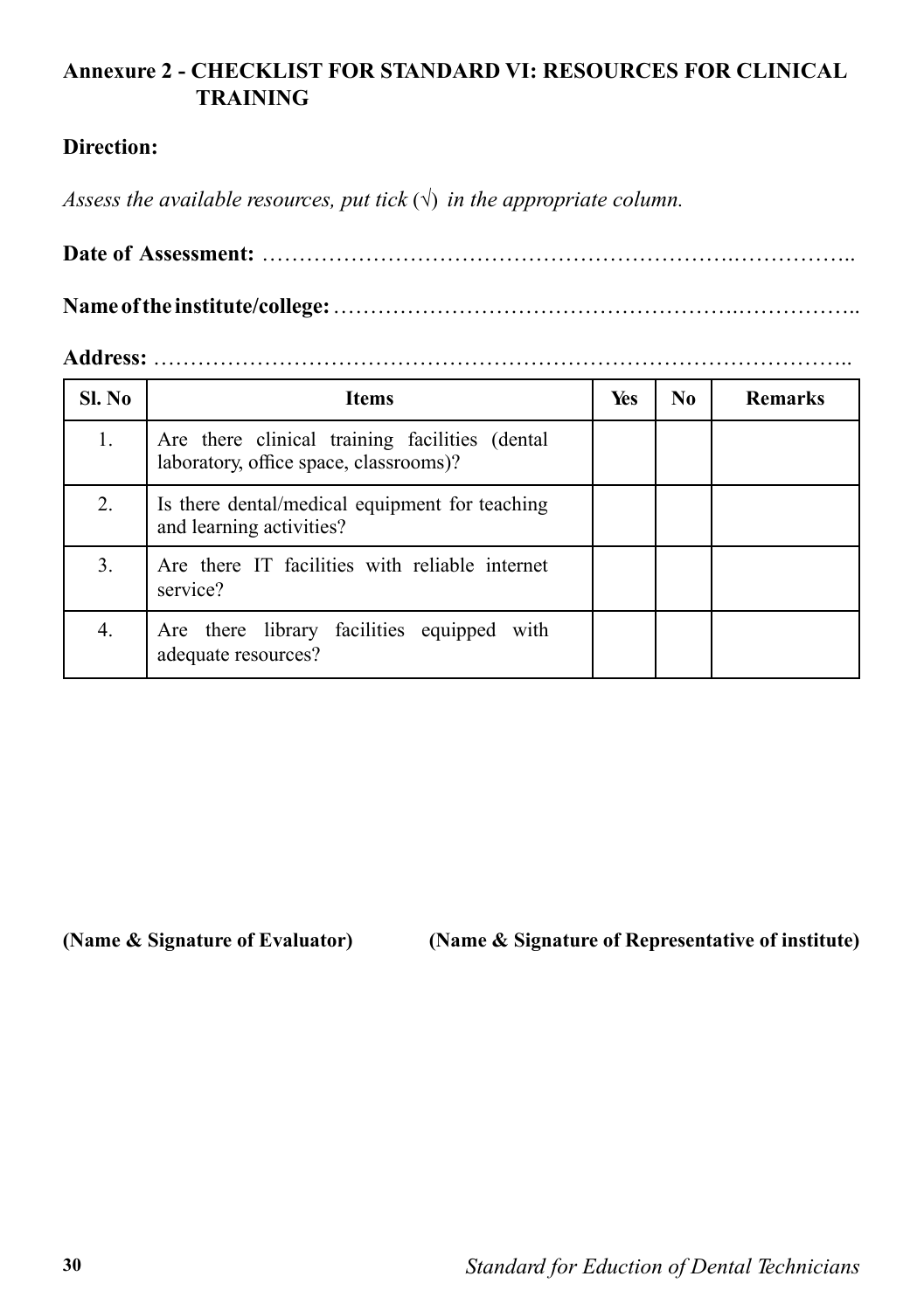#### **Annexure 3 - CHECKLIST FOR STANDARD VI: RESOURCES FOR DENTURE LABORATORY**

#### **Direction:**

*Assess the available resources, put tick*  $(\sqrt{})$  *in the appropriate column.* 

|--|--|

**Name of the institute/college: ………………………………………………….………..** 

**Address: …………………………………………………………………………………..**

| Sl. No.        | <b>Items</b>                                                   | No. of<br>required<br>upto 50<br>admission | Yes | N <sub>0</sub> | <b>Remarks</b> |  |  |
|----------------|----------------------------------------------------------------|--------------------------------------------|-----|----------------|----------------|--|--|
|                | A. Infrastructure                                              |                                            |     |                |                |  |  |
| $\mathbf{1}$   | <b>Examination and Impression Room</b>                         | $\mathbf{1}$                               |     |                |                |  |  |
| $\overline{2}$ | <b>Insertion Room</b>                                          | $\mathbf{1}$                               |     |                |                |  |  |
| 3              | Plaster room                                                   | $\mathbf{1}$                               |     |                |                |  |  |
| $\overline{4}$ | Denture Processing Room                                        | $\mathbf{1}$                               |     |                |                |  |  |
| 5              | Denture Curing Room                                            | 1                                          |     |                |                |  |  |
| 6              | Finishing and polishing Room                                   | $\mathbf{1}$                               |     |                |                |  |  |
|                | <b>B.</b> Equipment                                            |                                            |     |                |                |  |  |
| $\mathbf{1}$   | <b>Standard Dental Chair with</b><br>Compressor set.           | $\overline{2}$                             |     |                |                |  |  |
| $\overline{2}$ | Dental Autoclave Sterilizer                                    | $\mathbf{1}$                               |     |                |                |  |  |
| 3              | Acrylizer Bath (Electrical)                                    | 1                                          |     |                |                |  |  |
| 4              | Model Trimmer                                                  | 1                                          |     |                |                |  |  |
| 5              | Micro Motor                                                    | $\overline{4}$                             |     |                |                |  |  |
| 6              | Lathe Polishing Machine                                        | $\mathbf{1}$                               |     |                |                |  |  |
| $\tau$         | Suction unit, portable                                         | $\mathbf{1}$                               |     |                |                |  |  |
|                | <b>C.</b> Instruments                                          |                                            |     |                |                |  |  |
| 1              | Dental Examination Set (explorer,<br>mouth mirror and tweezer) | 10 Sets                                    |     |                |                |  |  |

*Standard for Eduction of Dental Technicians* **31**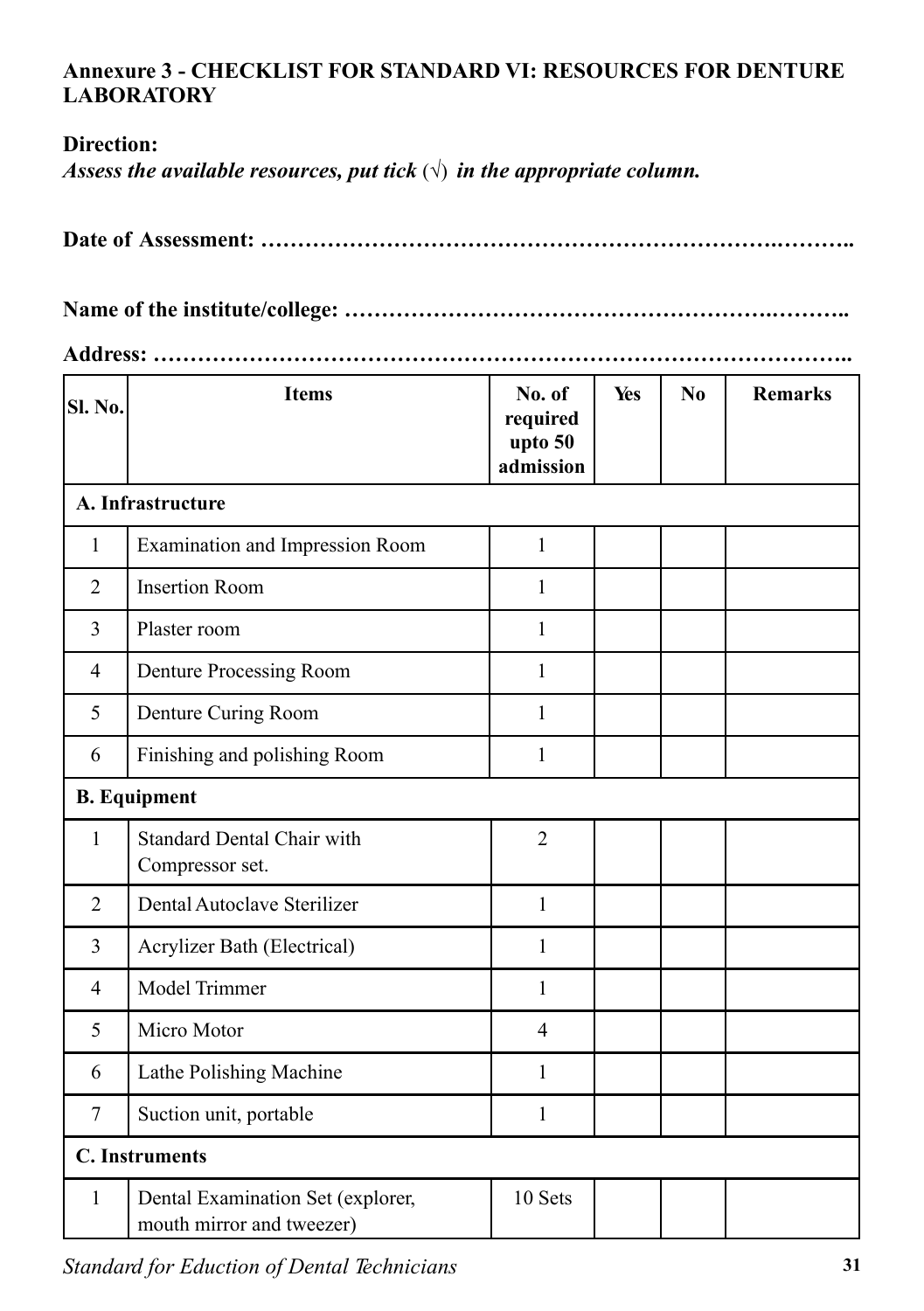| $\overline{2}$ | Perforated Impression stock tray<br>(Upper)     | 10             |  |  |
|----------------|-------------------------------------------------|----------------|--|--|
| 3              | Perforated Impression stock tray<br>(Lower)     | 10             |  |  |
| $\overline{4}$ | Non Perforated impression stock tray<br>(Upper) | 10             |  |  |
| 5              | Non Perforated impression stock tray<br>(Lower) | 10             |  |  |
| 6              | <b>Rubber Bowls</b>                             | 10             |  |  |
| 7              | Plaster Mixing Spatula                          | 5              |  |  |
| 8              | SS bowl (Medium)                                | 5              |  |  |
| 9              | Plaster Knife                                   | 5              |  |  |
| 10             | Wax Knife                                       | 10             |  |  |
| 11             | Lacron Carver                                   | 10             |  |  |
| 12             | Wax Spatula                                     | 10             |  |  |
| 13             | Spirit Lamp                                     | 5              |  |  |
| 14             | Articulators (hinged)                           | 5              |  |  |
| 15             | Dental Surveyor                                 | $\mathbf{1}$   |  |  |
| 16             | Facebow set                                     | $\mathbf{1}$   |  |  |
| 17             | Fox Plane                                       | $\overline{4}$ |  |  |
| 18             | Hot Plate (Metal)                               | 5              |  |  |
| 19             | Dental Flask                                    | 5              |  |  |
| 20             | Dental Flask Clamp                              | 5              |  |  |
| 21             | Hydraulic Clamp                                 | $\mathbf{1}$   |  |  |
| 22             | Mallet                                          | $\overline{2}$ |  |  |
| 23             | Silicone Rubber Cups                            | 10             |  |  |
| 24             | Adams Plier                                     | 5              |  |  |
| 25             | Young's Universal Plier                         | 5              |  |  |
| 26             | Heavy Wire Cutter                               | $\overline{2}$ |  |  |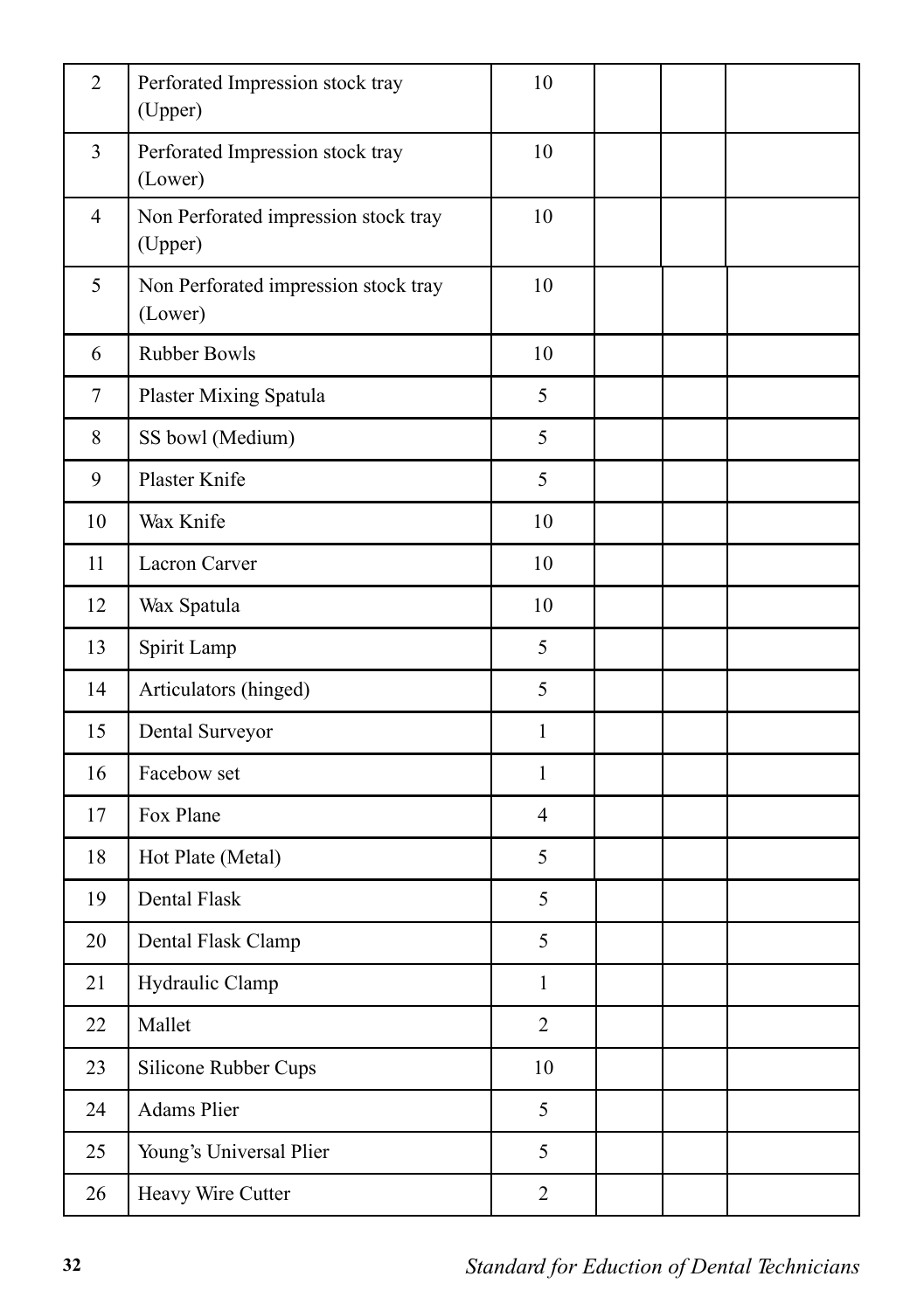| 27             | Chip blower                                         | 5                |  |  |
|----------------|-----------------------------------------------------|------------------|--|--|
|                | <b>D. Consumables</b>                               |                  |  |  |
| $\mathbf{1}$   | Alginate Impression materials                       | 10 Pkts          |  |  |
| $\overline{2}$ | Impression compound                                 | 5 Pkts           |  |  |
| 3              | Zinc Oxide Eugenol Impression<br>material (set)     | 10               |  |  |
| $\overline{4}$ | Plaster of Paris                                    | 50 Kgs           |  |  |
| 5              | <b>Stone Plaster</b>                                | $10$ Kgs         |  |  |
| 6              | Modelling Wax                                       | 10 Pkts          |  |  |
| $\tau$         | Shellac Base Plate (Upper & Lower)                  | 5 Pkts           |  |  |
| 8              | Wrought Wire (Assorted Gauges: 19 to 23)            | 5 spools<br>each |  |  |
| 9              | Acrylic Teeth set (assorted sizes and<br>shades)    | 20 sets          |  |  |
| 10             | Acrylic, cold cure, power and liquid set,<br>(Pink) | 5 sets           |  |  |
| 11             | Acrylic, heat cure, power and liquid set,<br>(Pink) | 5 Sets           |  |  |
| 12             | Cold Mould Seal(450 Ml)                             | 2 bottles        |  |  |
| 13             | Pumice powder                                       | 2 kgs            |  |  |
| 14             | Denture Polishing Buff-Cotton                       | 5 nos            |  |  |
| 15             | Denture Polishing cake                              | 2 pcs            |  |  |
| 16             | Acrylic trimming Burs (Assorted<br>Sizes)           | 2 sets           |  |  |
| 17             | Sand Paper                                          | As required      |  |  |
| 18             | Articulating papers                                 | As required      |  |  |
| 20             | Disposable gloves                                   | As required      |  |  |
| 21             | Sterile gloves                                      | As required      |  |  |
| 22             | Patient drapes                                      | As required      |  |  |
| 23             | Hand towels                                         | As required      |  |  |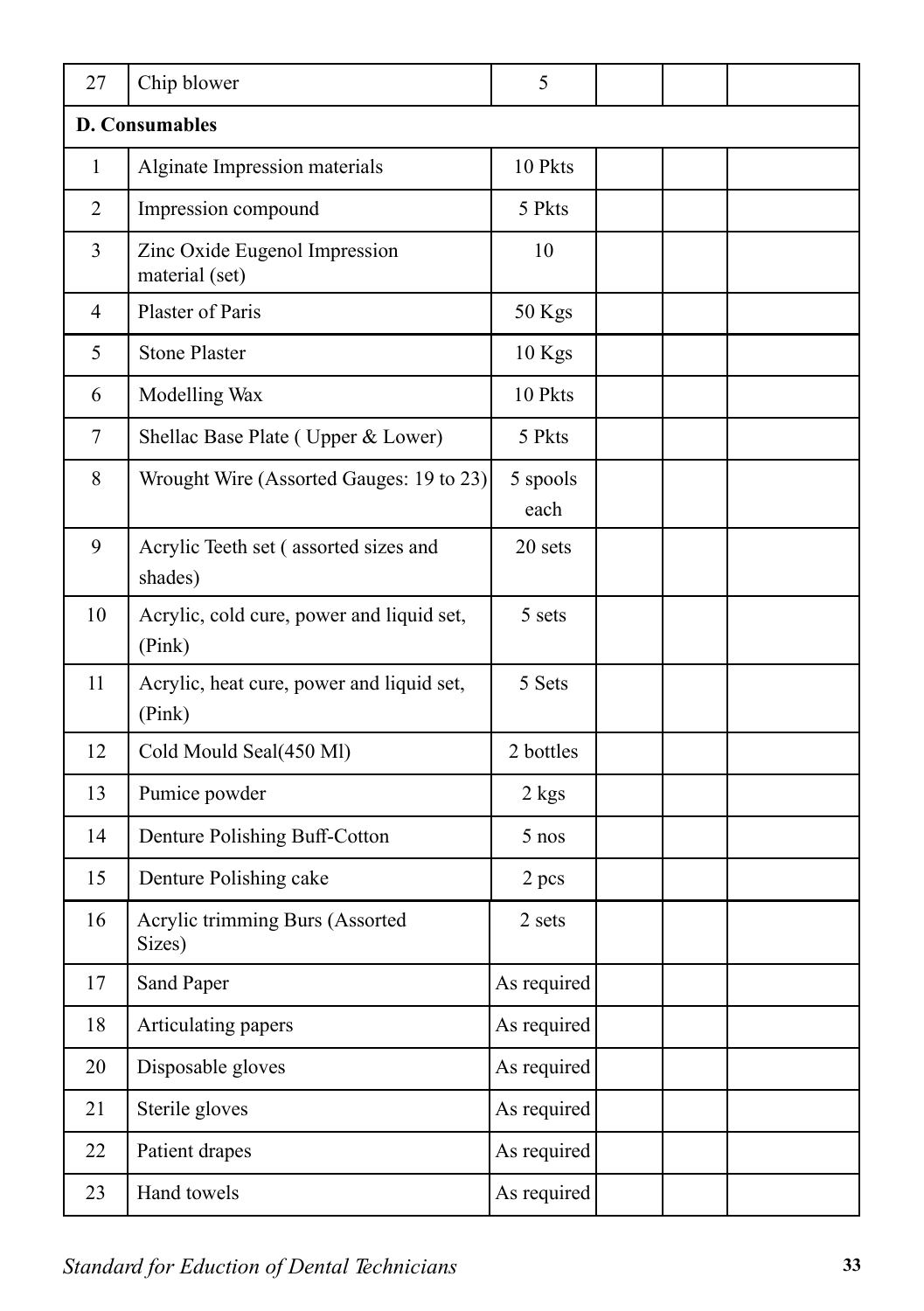| 24 | Liquid soaps              | As required |  |  |
|----|---------------------------|-------------|--|--|
| 25 | Disinfectant solutions    | As required |  |  |
| 26 | Disinfectant sprays       | As required |  |  |
| 27 | Vaseline                  | As required |  |  |
| 27 | Green stick (Tracing) wax | As required |  |  |
| 28 | Sticky wax                | As required |  |  |
| 29 | Sterilization-tape        | As required |  |  |

**(Name & Signature of Evaluator) (Name & Signature of Representative of institute)**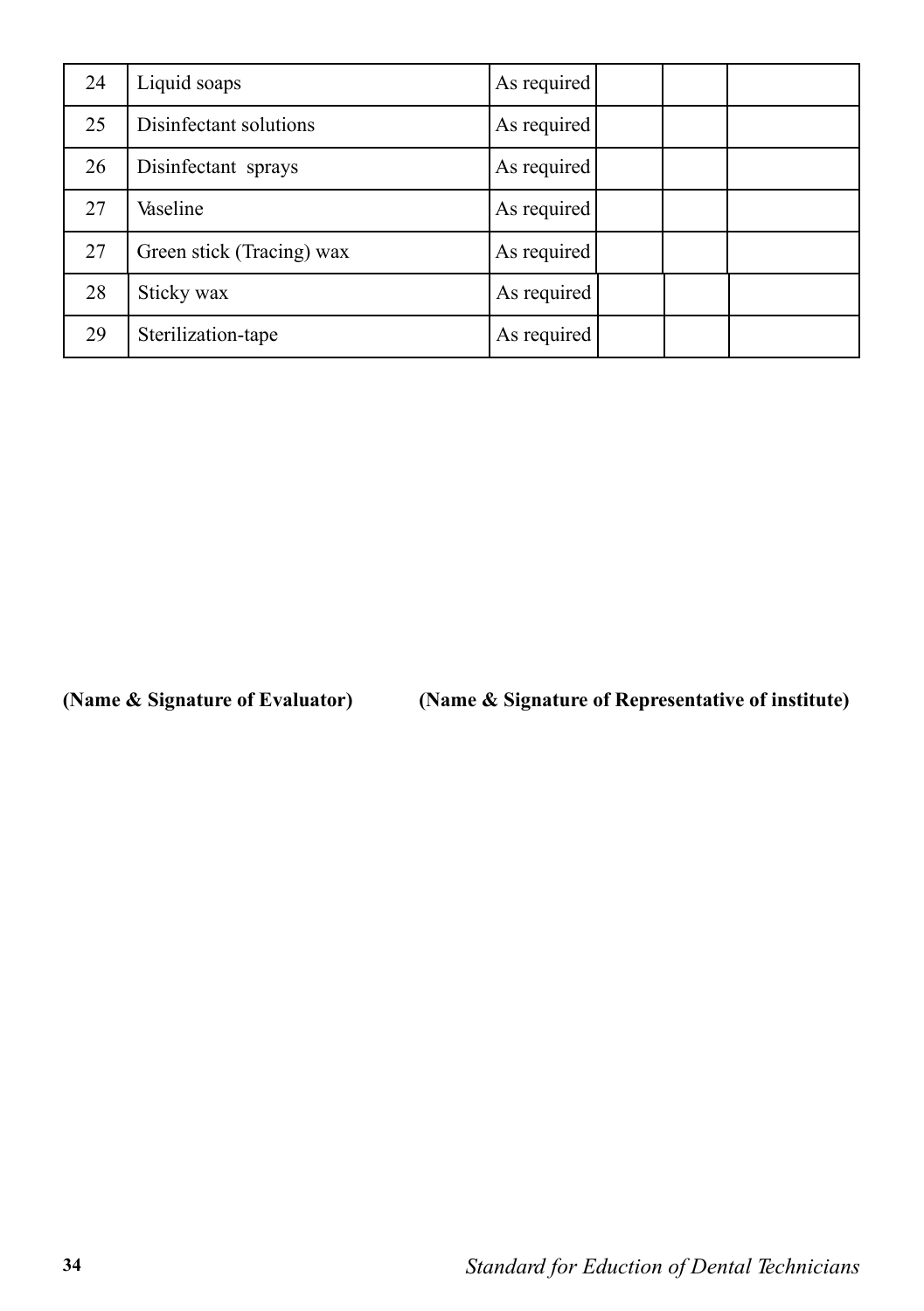## **ANNEXURE 4 - CHECKLIST FOR STANDARD VI: ADDITIONAL RESOURCES FOR CROWN AND BRIDGE LABORATORY**

#### **Direction:**

*Assess the available resources, put tick*  $(\sqrt{})$  *in the appropriate column.* 

**Address:** …………………………………………………………………………………..

| Sl. No.        | <b>Items</b>                 | No. of<br>required<br>upto 50<br>admission | Yes | N <sub>0</sub> | <b>Remarks</b> |
|----------------|------------------------------|--------------------------------------------|-----|----------------|----------------|
|                | A. Infrastructure            |                                            |     |                |                |
| 1.             | FPD processing room          | $\mathbf{1}$                               |     |                |                |
| 2.             | Casting room                 | $\mathbf{1}$                               |     |                |                |
| 3.             | Ceramic processing room      | $\mathbf{1}$                               |     |                |                |
|                | <b>B.</b> Equipment          |                                            |     |                |                |
| 1.             | Induction casting Machine    | $\mathbf{1}$                               |     |                |                |
| 2.             | <b>Sand Blasting Machine</b> | 1                                          |     |                |                |
| 3.             | Ceramic Furnace              | $\mathbf{1}$                               |     |                |                |
| $\overline{4}$ | Vacuum mixer                 | $\mathbf{1}$                               |     |                |                |
| 5              | Dental vibrator              | $\mathbf{1}$                               |     |                |                |
| 6.             | Burn out machine             | 1                                          |     |                |                |
| $\overline{7}$ | Mini sandblasting machine    | $\mathbf{1}$                               |     |                |                |
| 8              | Steam cleaner                | $\mathbf{1}$                               |     |                |                |
| 9              | Die splitting machine        | $\mathbf{1}$                               |     |                |                |
| 10             | Pindex Machine               | $\mathbf{1}$                               |     |                |                |
| 11             | Cast Dryer machine           | 1                                          |     |                |                |
| 12             | Electric FPD waxing unit     | 5                                          |     |                |                |
| 13             | Dipping wax unit             | $\overline{2}$                             |     |                |                |

*Standard for Eduction of Dental Technicians* **35**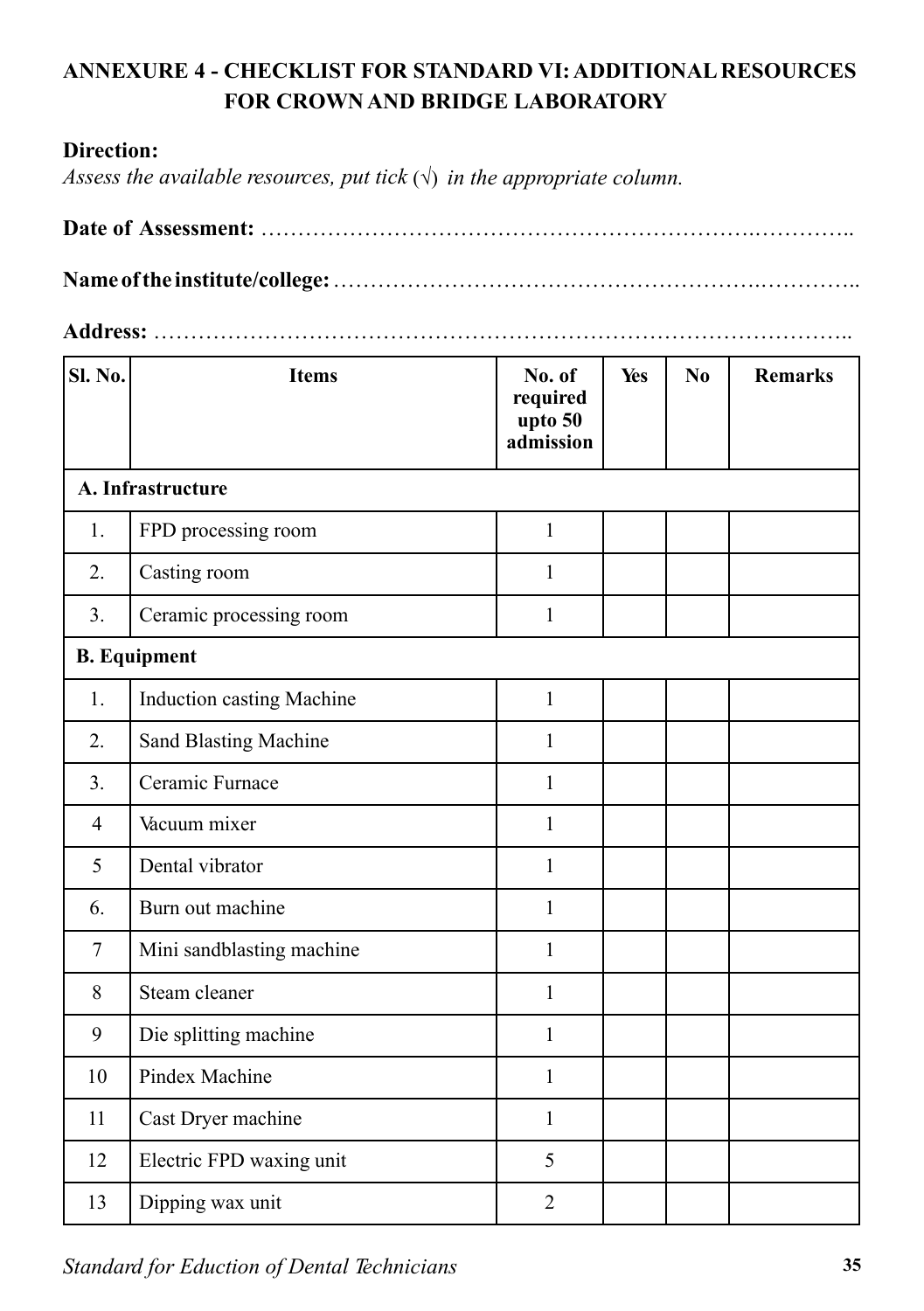| 14             | Digital weighing machine                            | 1              |  |  |  |  |  |
|----------------|-----------------------------------------------------|----------------|--|--|--|--|--|
| 15             | Semi-adjustable articulators                        | 5              |  |  |  |  |  |
| 16             | Lathe trimmer                                       | $\mathbf{1}$   |  |  |  |  |  |
|                | <b>C.</b> Instruments                               |                |  |  |  |  |  |
| 1              | FPD Wax carving set                                 | 5              |  |  |  |  |  |
| $\overline{2}$ | Wax knife                                           | 5              |  |  |  |  |  |
| 3              | Wax spatula                                         | 5              |  |  |  |  |  |
| $\overline{4}$ | Silicone Casting rings (small, medium<br>and large) | 2 each         |  |  |  |  |  |
| 5              | Crown caliper                                       | $\overline{2}$ |  |  |  |  |  |
| 6              | Mini hand saw (for model splitting)                 | $\overline{2}$ |  |  |  |  |  |
| $\tau$         | Straight artery forceps (small and<br>medium)       | 5              |  |  |  |  |  |
| 8              | Curved artery forceps (small and<br>medium)         | 5              |  |  |  |  |  |
| 9              | Base former set (upper and lower)                   | 5 set          |  |  |  |  |  |
| 10             | Tongs (for wax burnout)                             | $\overline{2}$ |  |  |  |  |  |
| 11             | Glass slab                                          | 5              |  |  |  |  |  |
| 12             | Porcelain built-up set for PFM                      | 2 sets         |  |  |  |  |  |
|                | <b>D. Consumables</b>                               |                |  |  |  |  |  |
| $\mathbf{1}$   | Silicone impression materials (putty)               | 5 Pkts         |  |  |  |  |  |
| $\overline{2}$ | Silicone impression materials (light<br>body)       | 5Pkts          |  |  |  |  |  |
| $\overline{3}$ | Die stone                                           | $10$ kgs       |  |  |  |  |  |
| $\overline{4}$ | Die spacer (20 ml)                                  | 5 bottles      |  |  |  |  |  |
| 5              | Dowel pins with sleeves                             | As required    |  |  |  |  |  |
| 6              | Dipping wax                                         | As required    |  |  |  |  |  |
| 7              | Margin wax                                          | As required    |  |  |  |  |  |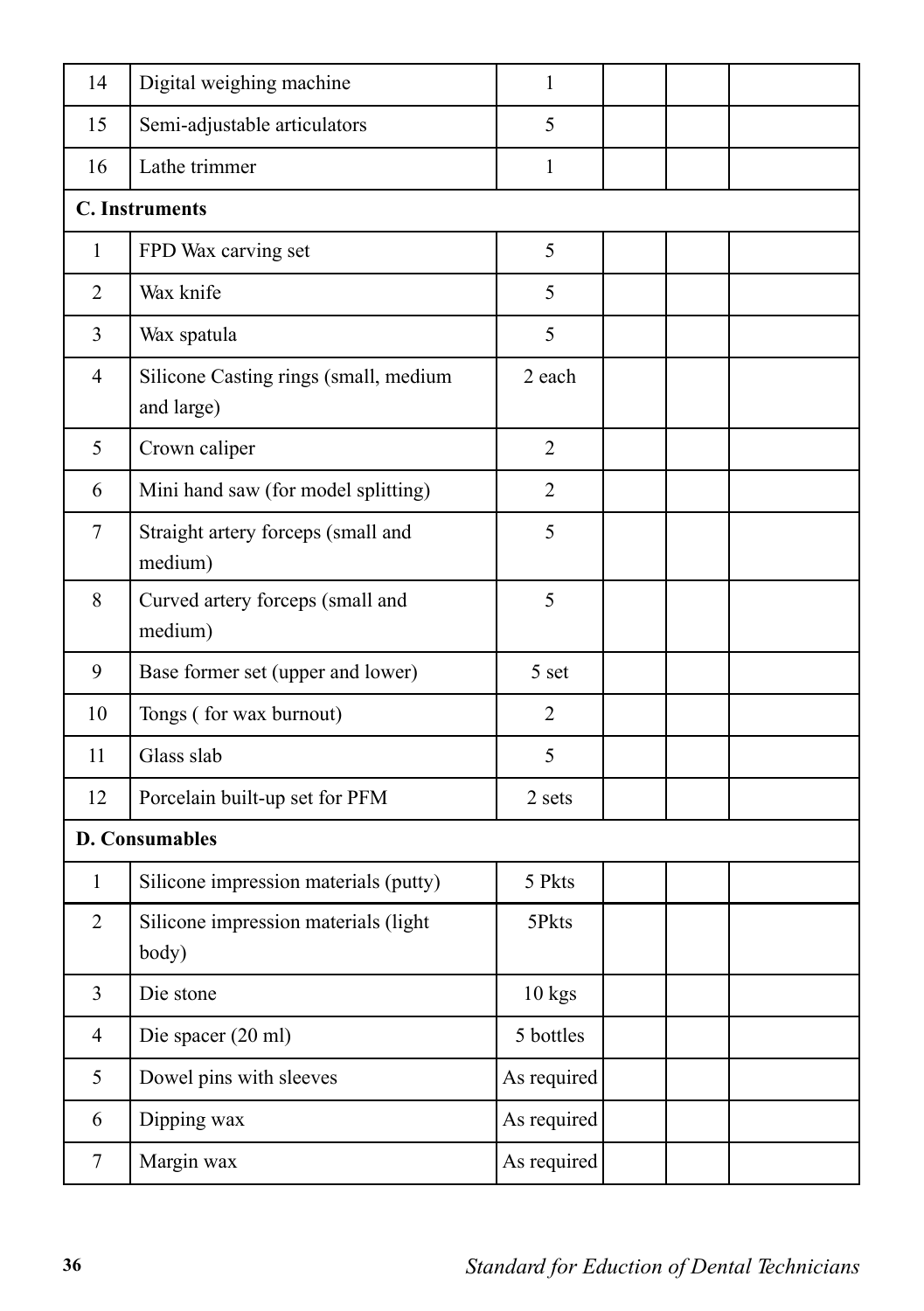| 8  | Dental inlay casting wax                                     | As required |  |  |
|----|--------------------------------------------------------------|-------------|--|--|
| 9  | Sprue forming wax                                            | As required |  |  |
| 10 | De-bubblizer                                                 | As required |  |  |
| 11 | Investment materials (Powder and<br>Liquid set)              | As required |  |  |
| 12 | Casting alloys for FMC                                       | As required |  |  |
| 13 | Casting alloys for PFM                                       | As required |  |  |
| 14 | Crucible                                                     | 5           |  |  |
| 15 | Carborundum disc                                             | As required |  |  |
| 16 | Mandrels for SHP                                             | As required |  |  |
| 17 | Carbide burs for SHP(assorted sizes<br>and shapes)           | As required |  |  |
| 18 | Stone mounted burs (assorted sizes<br>and shapes)            | As required |  |  |
| 19 | Sintered diamond burs for SHP<br>(assorted sizes and shapes) | As required |  |  |
| 20 | Porcelain set for PFM                                        | 2 sets      |  |  |
| 21 | Fit Checker                                                  | As required |  |  |
| 22 | Silicone polishing burs (Assorted sizes<br>and shapes        | As required |  |  |

**(Name & Signature of Evaluator) (Name & Signature of Representative of institute)**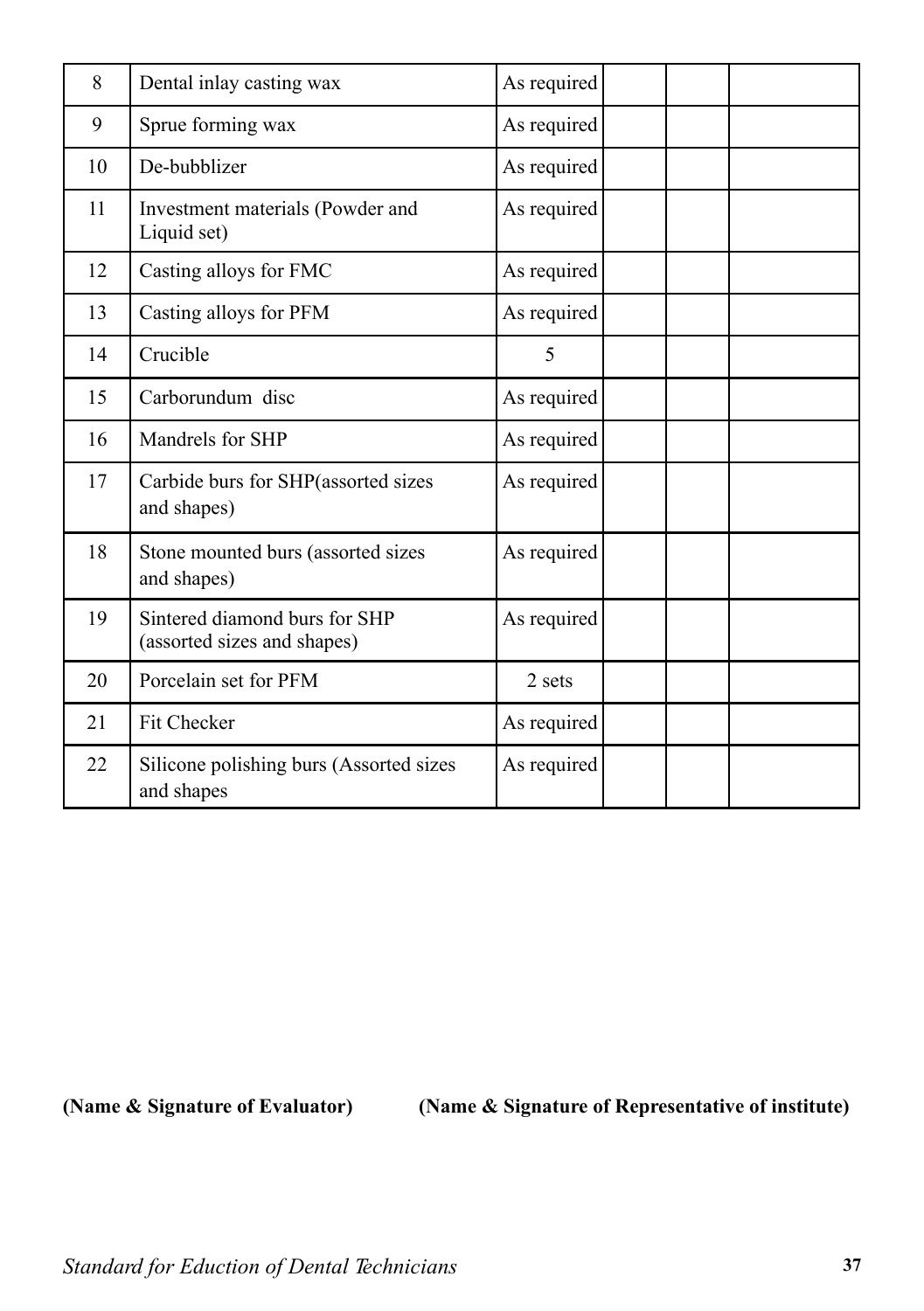# **ANNEXURE 5 - CHECKLIST FOR STANDARD VI: ADDITIONAL RESOURCES FOR ORTHODONTIC LABORATORY**

#### **Direction:**

*Assess the available resources, put tick*  $(\sqrt{})$  *in the appropriate column.* 

|--|--|

**Name of the institute/college:** ……………………………………………….……………..

#### **Address:** …………………………………………………………………………………

| SI. No.               | <b>Items</b>                 | No. of<br>required<br>upto 50<br>admissions | Yes | N <sub>0</sub> | <b>Remarks</b> |
|-----------------------|------------------------------|---------------------------------------------|-----|----------------|----------------|
| A. Equipment          |                              |                                             |     |                |                |
| 1                     | Suck down machine            | 1                                           |     |                |                |
| $\overline{2}$        | Pressure pot with compressor | 1                                           |     |                |                |
| 3                     | Spot Welder                  | $\mathbf{1}$                                |     |                |                |
| <b>B</b> Instrument   |                              |                                             |     |                |                |
| 1                     | <b>Butane Gas Torch</b>      |                                             |     |                |                |
| $\overline{2}$        | Jarabak Plier                |                                             |     |                |                |
| 3                     | <b>Aderer Plier</b>          |                                             |     |                |                |
| $\overline{4}$        | <b>Bird Beak Plier</b>       |                                             |     |                |                |
| 5                     | <b>Optical Pliers</b>        |                                             |     |                |                |
| 6                     | <b>Plier Stand</b>           |                                             |     |                |                |
| <b>C. Consumables</b> |                              |                                             |     |                |                |
| 1                     | Silver solder                | As required                                 |     |                |                |
| $\overline{2}$        | Flux                         | As required                                 |     |                |                |
| 3                     | Butane gas can               | As required                                 |     |                |                |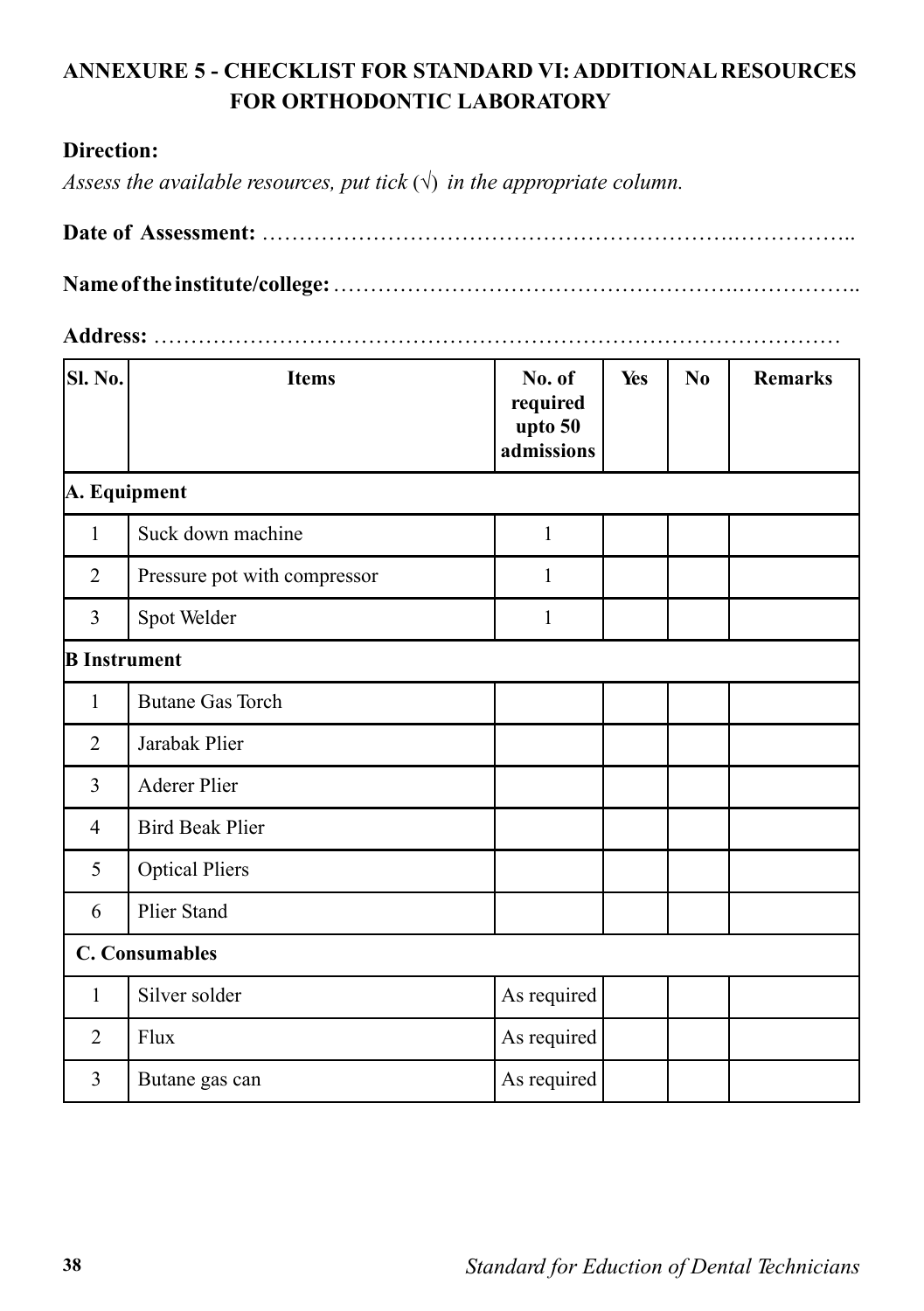| Thermoform materials          | As required |  |  |
|-------------------------------|-------------|--|--|
| Arch expansion screws         | As required |  |  |
| Cold cure acrylic (clear) set | As required |  |  |

#### **(Name & Signature of Evaluator) (Name & Signature of Representative of institute)**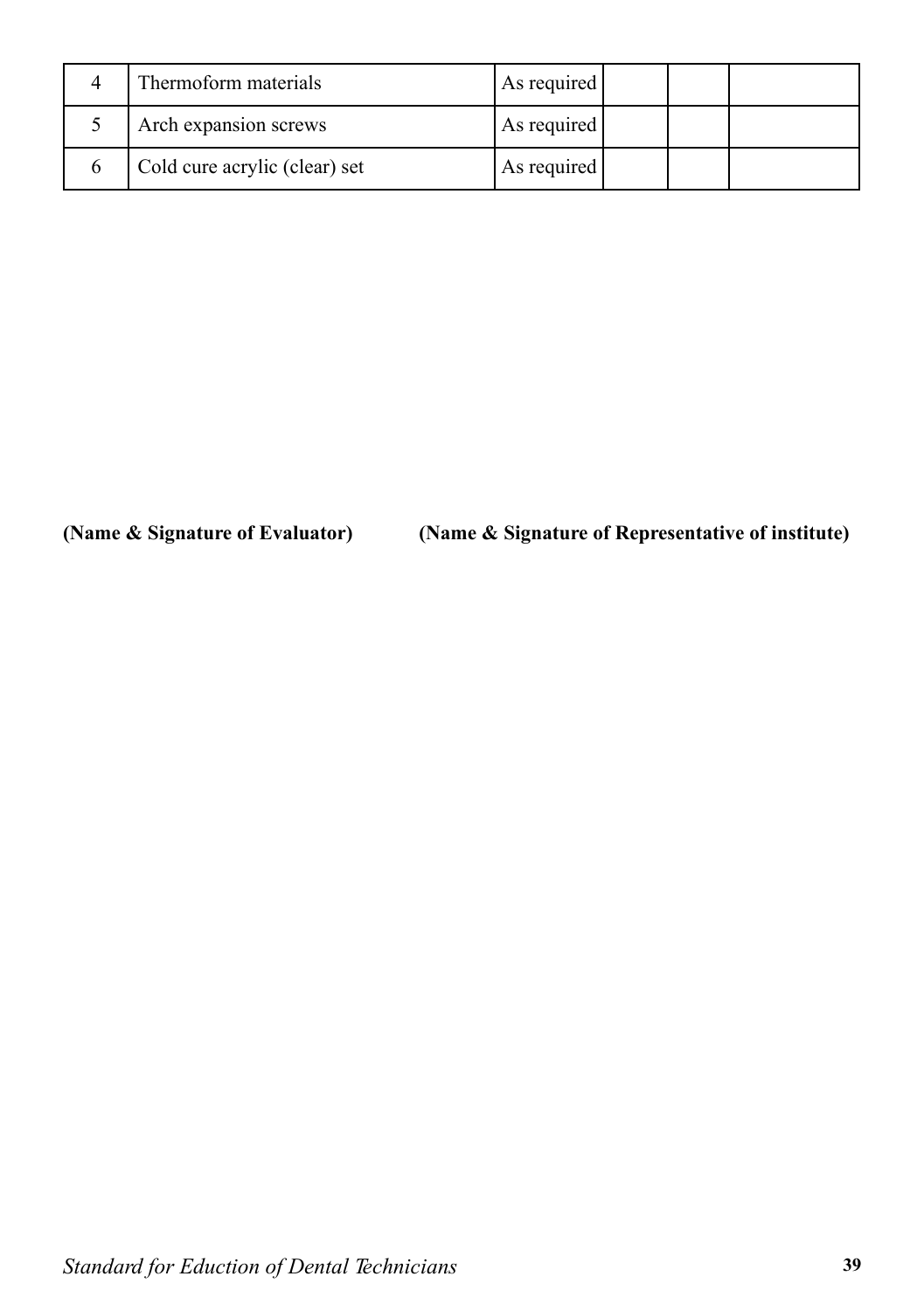#### **STANDARD VII: PROGRAM EVALUATION AND QUALITY ASSURANCE**

The standard sets the requirements for the program evaluation and quality assurance. The training institution should have stipulated policies and procedures to monitor the quality and effectiveness of its program and operations. This should be organized through relevant committees and boards.

#### **7.1. Objective**

To have an adequate evaluation and quality assurance system in place to ensure continuous improvement and quality of the training program.

#### **7.2. Quality Indicators**

- 7.2.1. There is a written policy for a systematic and continuous program evaluation and improvement of the quality of education;
- 7.2.2. There is a Quality Assurance Unit/Committee with clear terms of references designated for internal auditing and monitoring of the program;
- 7.2.3. There is a written record of plans for evaluation of the program's purposes and outcomes;
- 7.2.4. There is a documented disaster contingency plan in place?
- 7.2.5. There is a record of analysis and implementation of improvement plans including communication to relevant regulatory bodies.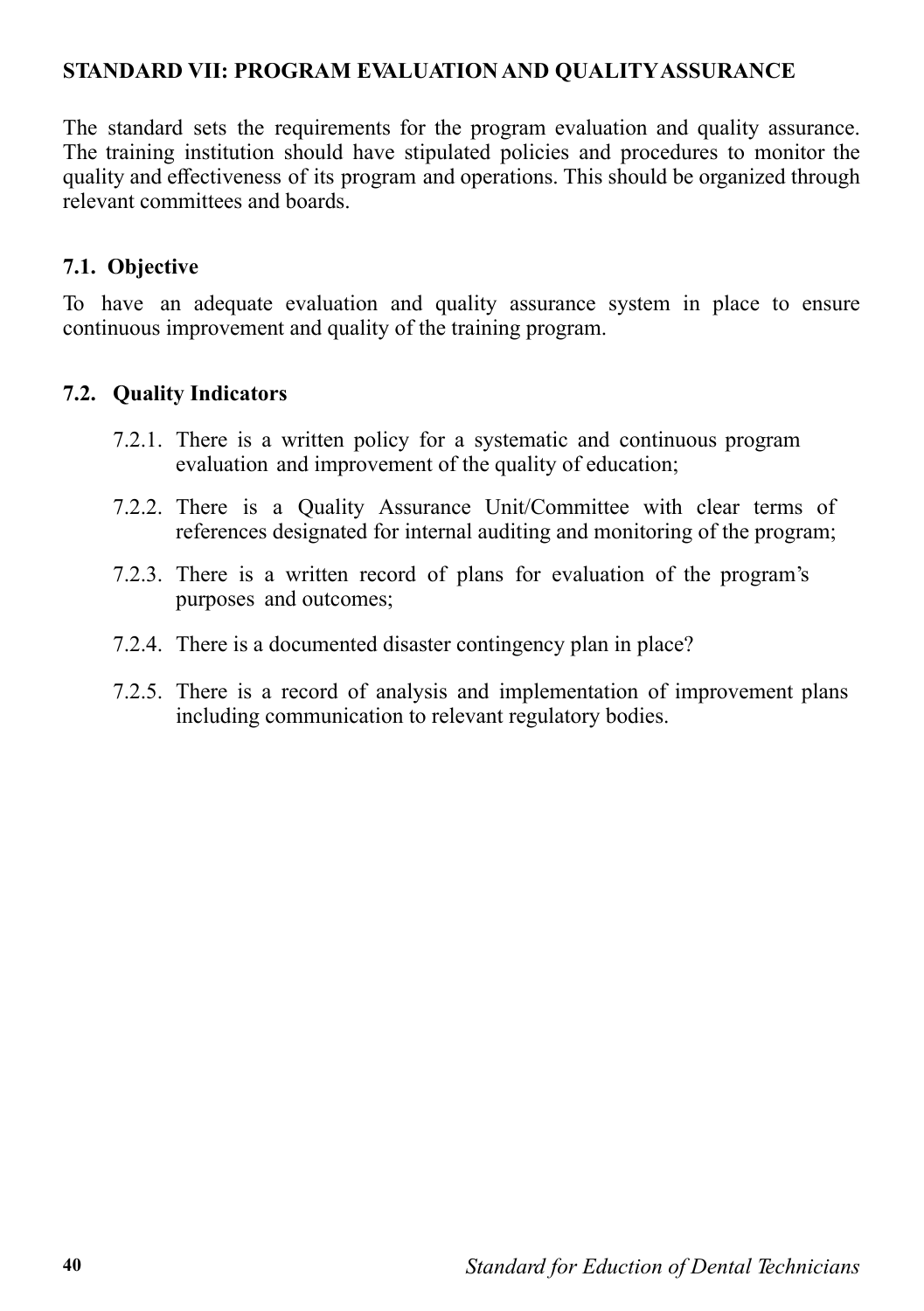# **Annexure 1: CHECKLIST FOR STANDARD VII: PROGRAMME EFFECTIVENESS AND QUALITY IMPROVEMENT**

#### **Direction:**

*Assess the available resources, put tick*  $(\sqrt{})$  *in the appropriate column.* 

**Date of Assessment:** ………………………………………………………….………….. **Name of the institute/college:** ……………………………………………….…………..

#### **Address:** …………………………………………………………………………………..

| <b>Sl. No.</b>   | <b>Items</b>                                                                                                                 | Yes | N <sub>0</sub> | <b>Remarks</b> |  |  |
|------------------|------------------------------------------------------------------------------------------------------------------------------|-----|----------------|----------------|--|--|
| 1.               | Is there a written policy (SOP/Manual/<br>Guidelines) in place for the evaluation and<br>continuous improvement of programs? |     |                |                |  |  |
| 2.               | Quality Assurance Unit/Committee                                                                                             |     |                |                |  |  |
|                  | 2.1 Is there a designated Quality Assurance<br>Unit/Committee in the institute?                                              |     |                |                |  |  |
|                  | 2.2. Is there a TOR for Quality Assurance<br>Officials?                                                                      |     |                |                |  |  |
| 3.               | Is there evidence of plans for evaluation of the<br>program's purposes and outcomes;?                                        |     |                |                |  |  |
| $\overline{4}$ . | Is there a documented disaster contingency<br>plan in place?                                                                 |     |                |                |  |  |
| 5.               | Analysis and implementation of improvement plans including communication to<br>relevant regulatory bodies.                   |     |                |                |  |  |
|                  | 5.1 Is there a report of feedback from relevant<br>stakeholders?                                                             |     |                |                |  |  |
|                  | 5.2 Is there a process for peer evaluation?                                                                                  |     |                |                |  |  |
|                  | 5.3 Is there a corrective action and preventive<br>action plan in place?                                                     |     |                |                |  |  |
|                  | 5.4 Is there a self-assessment report?                                                                                       |     |                |                |  |  |
|                  | 5.6 Is there an external monitoring and evaluation<br>report available?                                                      |     |                |                |  |  |

(**Name & Signature of Evaluator) (Name & Signature of Representative of the institute)**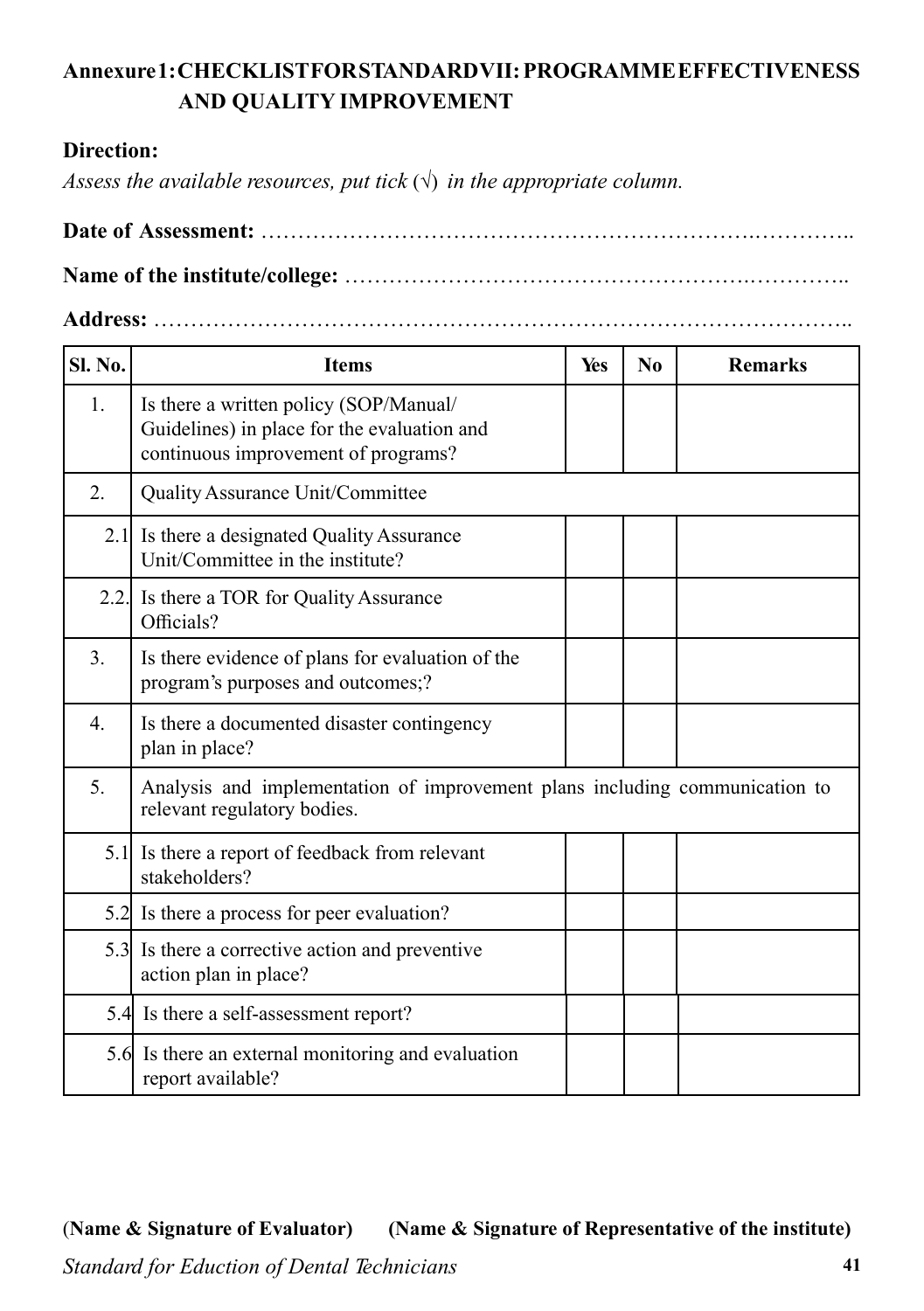- 1. Bhutan Accreditation Council. (2012). Accreditation: Principles, Processes and Standards for the Tertiary Education Institutions in Bhutan. Quality Assurance and Accreditation Division: Department of Adult and Higher Education, Ministry of Education, Thimphu.
- 2. Carrol SV, Thomas G, DeEoff D. (2016). Academic quality improvement programme:using quality improvement as toll for the accreditation of nursing education: Quality management in Healthcare, West Suburban College of Nursing, Oak Park, IL 60302, USA.
- 3. Bhutan Medical and Health Council (2019). Common minimum standards requirement for establishment of medical health institute (Unpublished document)
- 4. Bhutan Medical and Health Council and Ministry of Labour and Human Resources (2012). Guidelines for establishment of nursing and mid-wifery institute. Royal Government of Bhutan, Thimphu.
- 5. Ministry of Health (2019). Health Service Standard. Royal Government of Bhutan. http://www.moh.gov.bt/wp-content/uploads/ict-files/2020/10/Health-Service-Standard\_2019.pdf.
- 6. International Standard ISO 9001(2015). Quality Management Systems-Requirements, Fifth Edition.
- 7. Performance rating of faculty. University of Malaya, Malaysia
- 8. Performance rating of Teaching faculty. Khesar Gyalpo University of Medical Sciences of Bhutan, 2020.
- 9. Performance rating of teaching faculty. Royal University of Bhutan. 2016
- 10. Performance and evaluating rating, Bhutan Civil Services Rules 2018. Royal Civil Service Commission.
- 11. Singapore Nursing Board (2012). Standard for Nursing Education. https://www. healthprofessionals.gov.sg/docs/librariesprovider4/publications/standards\_for\_ nursing education march 2019.pdf
- 12. Shaista Saiyad et al, S.K. Mishra., Hem R., Christinia G., Gurleen K. (2018). Journal of Research in Medical Education & Ethics: Teaching and Learning through Large and SmallGroups.https://www.researchgate.net/ publication/330421106\_Teaching\_and\_Learn ing\_through\_Large\_and\_Small\_ Groups.